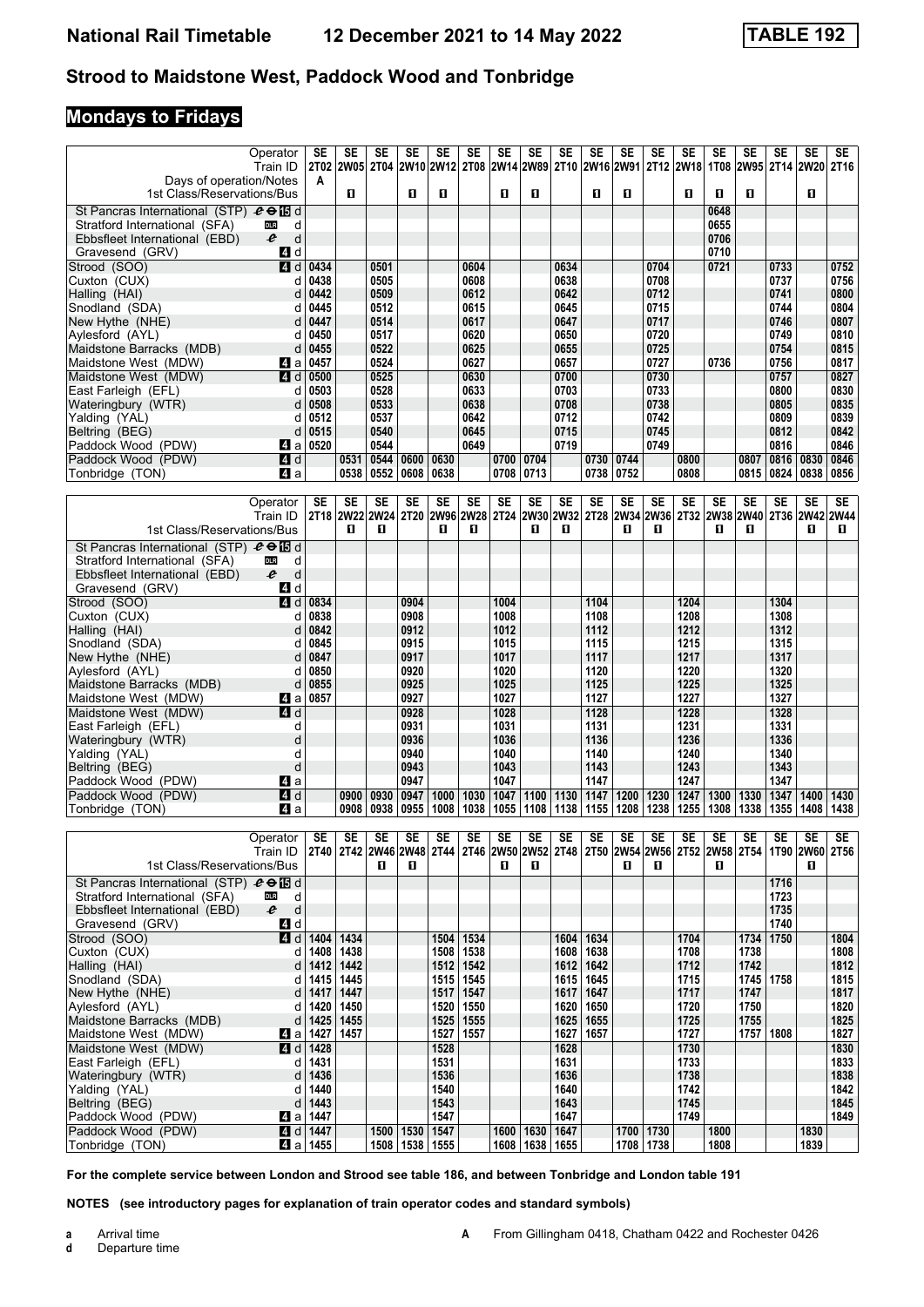# **Mondays to Fridays**

|                                               | Operator<br>Train ID  | SE   | <b>SE</b><br>2W62 2T58 | SE   | <b>SE</b><br>1T94 2W64 2T60 2T62 2W66 2W68 | <b>SE</b> | <b>SE</b> | <b>SE</b> | <b>SE</b> | <b>SE</b><br><b>2T64</b> | <b>SE</b> | <b>SE</b> | <b>SE</b><br>  2T66   2W70   2W72   2T68   2W74   2T70   2W75   2W78 | <b>SE</b> | SE   | <b>SE</b> | SE   | <b>SE</b> | <b>SE</b><br>2T72 |
|-----------------------------------------------|-----------------------|------|------------------------|------|--------------------------------------------|-----------|-----------|-----------|-----------|--------------------------|-----------|-----------|----------------------------------------------------------------------|-----------|------|-----------|------|-----------|-------------------|
| 1st Class/Reservations/Bus                    |                       | п    |                        |      | п                                          |           |           | п         | п         |                          |           | п         | п                                                                    |           | п    |           | п    | п         |                   |
| St Pancras International (STP) $e \oplus E$ d |                       |      |                        | 1816 |                                            |           |           |           |           |                          |           |           |                                                                      |           |      |           |      |           |                   |
| Stratford International (SFA)                 | <b>DLR</b><br>d       |      |                        | 1823 |                                            |           |           |           |           |                          |           |           |                                                                      |           |      |           |      |           |                   |
| Ebbsfleet International (EBD)                 | $\boldsymbol{e}$<br>d |      |                        | 1835 |                                            |           |           |           |           |                          |           |           |                                                                      |           |      |           |      |           |                   |
| Gravesend (GRV)                               | <b>4</b> d            |      |                        | 1839 |                                            |           |           |           |           |                          |           |           |                                                                      |           |      |           |      |           |                   |
| Strood (SOO)                                  | 4 d                   |      | 1834                   | 1851 |                                            | 1904      | 1934      |           |           | 2004                     | 2034      |           |                                                                      | 2104      |      | 2134      |      |           | 2234              |
| Cuxton (CUX)                                  |                       |      | 1838                   |      |                                            | 1908      | 1938      |           |           | 2008                     | 2038      |           |                                                                      | 2108      |      | 2138      |      |           | 2238              |
| Halling (HAI)                                 |                       |      | 1842                   |      |                                            | 1912      | 1942      |           |           | 2012                     | 2042      |           |                                                                      | 2112      |      | 2142      |      |           | 2242              |
| Snodland (SDA)                                |                       |      | 1845                   | 1859 |                                            | 1915      | 1945      |           |           | 2015                     | 2045      |           |                                                                      | 2115      |      | 2145      |      |           | 2245              |
| New Hythe (NHE)                               |                       |      | 1847                   |      |                                            | 1917      | 1947      |           |           | 2017                     | 2047      |           |                                                                      | 2117      |      | 2147      |      |           | 2247              |
| Aylesford (AYL)                               |                       |      | 1850                   |      |                                            | 1920      | 1950      |           |           | 2020                     | 2050      |           |                                                                      | 2120      |      | 2150      |      |           | 2250              |
| Maidstone Barracks (MDB)                      | d                     |      | 1855                   |      |                                            | 1925      | 1955      |           |           | 2025                     | 2055      |           |                                                                      | 2125      |      | 2155      |      |           | 2255              |
| Maidstone West (MDW)                          | ZI a                  |      | 1857                   | 1909 |                                            | 1927      | 1957      |           |           | 2027                     | 2057      |           |                                                                      | 2127      |      | 2157      |      |           | 2257              |
| Maidstone West (MDW)                          | 4 d                   |      |                        |      |                                            | 1928      |           |           |           | 2028                     |           |           |                                                                      | 2128      |      | 2158      |      |           | 2258              |
| East Farleigh (EFL)                           |                       |      |                        |      |                                            | 1931      |           |           |           | 2031                     |           |           |                                                                      | 2131      |      | 2201      |      |           | 2301              |
| Wateringbury (WTR)                            |                       |      |                        |      |                                            | 1936      |           |           |           | 2036                     |           |           |                                                                      | 2136      |      | 2206      |      |           | 2306              |
| Yalding (YAL)                                 |                       |      |                        |      |                                            | 1940      |           |           |           | 2040                     |           |           |                                                                      | 2140      |      | 2210      |      |           | 2310              |
| Beltring (BEG)                                | d                     |      |                        |      |                                            | 1943      |           |           |           | 2043                     |           |           |                                                                      | 2143      |      | 2213      |      |           | 2313              |
| Paddock Wood (PDW)                            | ZI a                  |      |                        |      |                                            | 1947      |           |           |           | 2047                     |           |           |                                                                      | 2147      |      | 2217      |      |           | 2317              |
| Paddock Wood (PDW)                            | 4 d                   | 1900 |                        |      | 1930                                       | 1947      |           | 2000      | 2030      | 2047                     |           | 2100      | 2130                                                                 | 2147      | 2200 | 2217      | 2230 | 2300      | 2317              |
| Tonbridge (TON)                               | 41 a                  | 1908 |                        |      | 1938                                       | 1955      |           | 2008      | 2038      | 2058                     |           | 2108      |                                                                      | 2138 2155 | 2208 | 2225      | 2238 | 2308      | 2325              |

| 1st Class/Reservations/Bus                    | Operator<br>Train ID  | SE<br><b>2W82</b><br>п |
|-----------------------------------------------|-----------------------|------------------------|
| St Pancras International (STP) $e \oplus E$ d |                       |                        |
| Stratford International (SFA)                 | <b>DLR</b><br>d       |                        |
| Ebbsfleet International (EBD)                 | d<br>$\boldsymbol{e}$ |                        |
| Gravesend (GRV)                               | 4 d                   |                        |
| Strood (SOO)                                  | 4 d                   |                        |
| Cuxton (CUX)                                  | d                     |                        |
| Halling (HAI)                                 | d                     |                        |
| Snodland (SDA)                                | d                     |                        |
| New Hythe (NHE)                               | d                     |                        |
| Aylesford (AYL)                               | d                     |                        |
| Maidstone Barracks (MDB)                      | d                     |                        |
| Maidstone West (MDW)                          | 4<br>a                |                        |
| Maidstone West (MDW)                          | ZI d                  |                        |
| East Farleigh (EFL)                           | d                     |                        |
| Wateringbury (WTR)                            | d                     |                        |
| Yalding (YAL)                                 | d                     |                        |
| Beltring (BEG)                                | d                     |                        |
| Paddock Wood (PDW)                            | 4<br>a                |                        |
| Paddock Wood (PDW)                            | 41 d                  | 2359                   |
| Tonbridge (TON)                               | 41 a l                | 0008                   |

**NOTES (see introductory pages for explanation of train operator codes and standard symbols)**

**a** Arrival time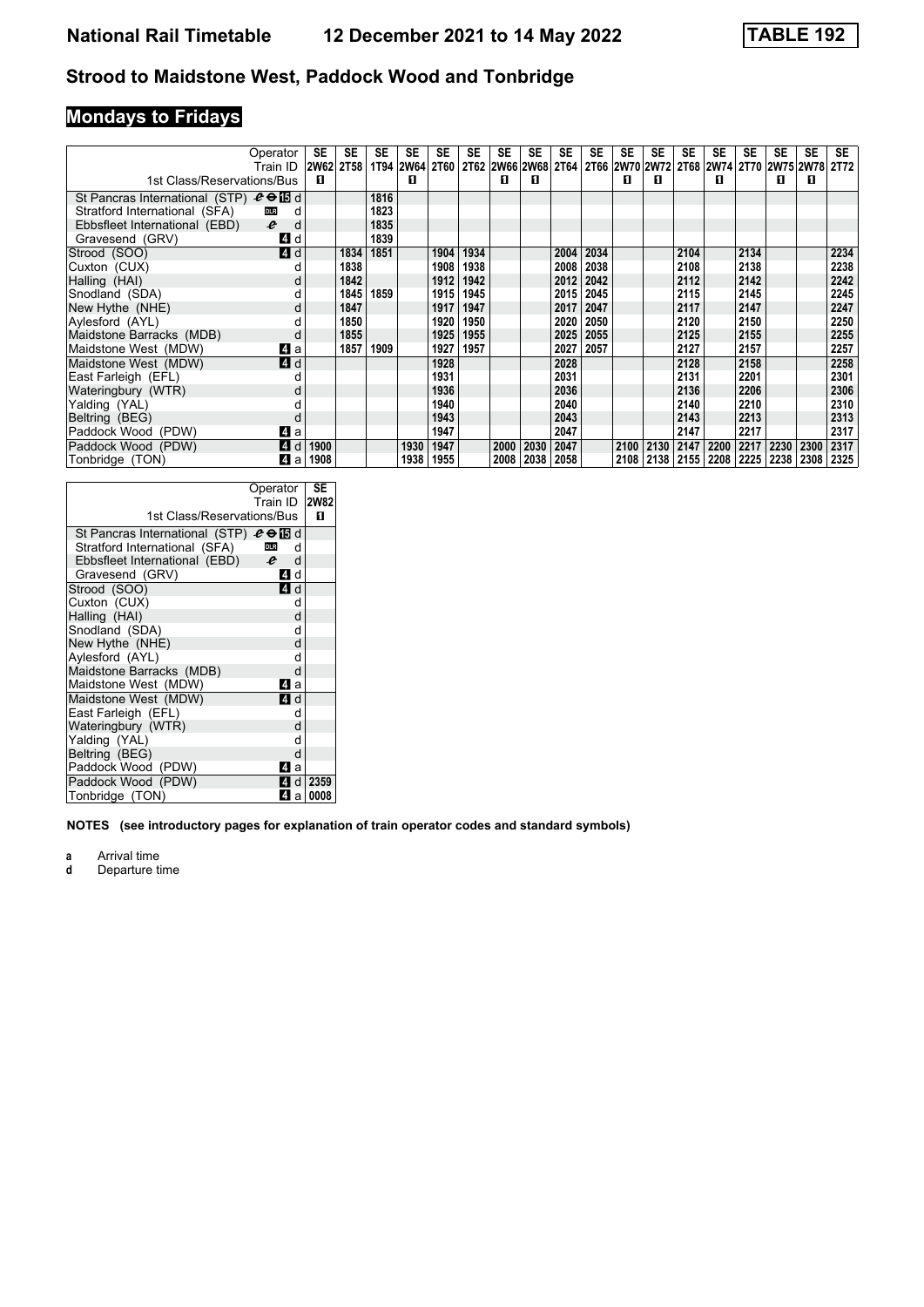# **Saturdays**

| 1st Class/Reservations/Bus                            | Operator<br>Train ID                                                                               | SE<br>2W10<br>O                | SE<br><b>2T08</b>   | SE           | SE<br>O      | SE             | SE           | SE<br>2T10 2W14 2T12 2T14 2W18 2W20 2T16<br>0 | SE<br>0             | SE                 | SE           | SE<br>0      | <b>SE</b><br>2T18 2W22 2W24<br>O | SE<br>2T20   | SE           | SE<br>2T22 2W26 2W28 2T24<br>0 | SE<br>O      | SE           | SE<br><b>2T26</b> |
|-------------------------------------------------------|----------------------------------------------------------------------------------------------------|--------------------------------|---------------------|--------------|--------------|----------------|--------------|-----------------------------------------------|---------------------|--------------------|--------------|--------------|----------------------------------|--------------|--------------|--------------------------------|--------------|--------------|-------------------|
| St Pancras International (STP) $e \oplus E$ d         |                                                                                                    |                                |                     |              |              |                |              |                                               |                     |                    |              |              |                                  |              |              |                                |              |              |                   |
| Stratford International (SFA)                         | d<br><b>DLR</b>                                                                                    |                                |                     |              |              |                |              |                                               |                     |                    |              |              |                                  |              |              |                                |              |              |                   |
| Ebbsfleet International (EBD)                         | e<br>d                                                                                             |                                |                     |              |              |                |              |                                               |                     |                    |              |              |                                  |              |              |                                |              |              |                   |
| Gravesend (GRV)                                       | 4 d                                                                                                |                                |                     |              |              |                |              |                                               |                     |                    |              |              |                                  |              |              |                                |              |              |                   |
| Strood (SOO)                                          | 4d                                                                                                 |                                | 0604                | 0634         |              | 0704 0734      |              |                                               |                     | 0804               | 0834         |              |                                  | 0904         | 0934         |                                |              | 1004         | 1034              |
| Cuxton (CUX)                                          | d                                                                                                  |                                | 0608                | 0638         |              | 0708           | 0738         |                                               |                     | 0808               | 0838         |              |                                  | 0908         | 0938         |                                |              | 1008         | 1038              |
| Halling (HAI)                                         | d<br>d                                                                                             |                                | 0612<br>0615        | 0642<br>0645 |              | 0712           | 0742<br>0745 |                                               |                     | 0812<br>0815       | 0842<br>0845 |              |                                  | 0912         | 0942<br>0945 |                                |              | 1012         | 1042              |
| Snodland (SDA)<br>New Hythe (NHE)                     | d                                                                                                  |                                | 0617                | 0647         |              | 0715<br>0717   | 0747         |                                               |                     | 0817               | 0847         |              |                                  | 0915<br>0917 | 0947         |                                |              | 1015<br>1017 | 1045<br>1047      |
| Aylesford (AYL)                                       | d                                                                                                  |                                | 0620                | 0650         |              | 0720           | 0750         |                                               |                     | 0820               | 0850         |              |                                  | 0920         | 0950         |                                |              | 1020         | 1050              |
| Maidstone Barracks (MDB)                              | d                                                                                                  |                                | 0625                | 0655         |              | 0725           | 0755         |                                               |                     | 0825               | 0855         |              |                                  | 0925         | 0955         |                                |              | 1025         | 1055              |
| Maidstone West (MDW)                                  | ZI a                                                                                               |                                | 0627                | 0657         |              | 0727           | 0757         |                                               |                     | 0827               | 0857         |              |                                  | 0927         | 0957         |                                |              | 1027         | 1057              |
| Maidstone West (MDW)                                  | 4 d                                                                                                |                                | 0628                |              |              | 0728           |              |                                               |                     | 0828               |              |              |                                  | 0928         |              |                                |              | 1028         |                   |
| East Farleigh (EFL)                                   | d                                                                                                  |                                | 0631                |              |              | 0731           |              |                                               |                     | 0831               |              |              |                                  | 0931         |              |                                |              | 1031         |                   |
| Wateringbury (WTR)                                    | d                                                                                                  |                                | 0636                |              |              | 0736           |              |                                               |                     | 0836               |              |              |                                  | 0936         |              |                                |              | 1036         |                   |
| Yalding (YAL)                                         | d                                                                                                  |                                | 0640                |              |              | 0740           |              |                                               |                     | 0840               |              |              |                                  | 0940         |              |                                |              | 1040         |                   |
| Beltring (BEG)                                        | d                                                                                                  |                                | 0643                |              |              | 0743           |              |                                               |                     | 0843               |              |              |                                  | 0943         |              |                                |              | 1043         |                   |
| Paddock Wood (PDW)                                    | ZI a                                                                                               |                                | 0647                |              |              | 0747           |              |                                               |                     | 0847               |              |              |                                  | 0947         |              |                                |              | 1047         |                   |
| Paddock Wood (PDW)                                    |                                                                                                    | $4$ d 0600                     | 0647                |              | 0700         | 0747           |              | 0800                                          | 0830                | 0847               |              | 0900         | 0930                             | 0947         |              | 1000                           | 1030         | 1047         |                   |
| Tonbridge (TON)                                       | ZI a                                                                                               | 0608                           | 0655                |              | 0708         | 0755           |              | 0808                                          | 0838                | 0855               |              | 0908         | 0938                             | 0955         |              | 1008                           | 1038         | 1055         |                   |
|                                                       |                                                                                                    |                                |                     |              |              |                |              |                                               |                     |                    |              |              |                                  |              |              |                                |              |              |                   |
|                                                       | Operator                                                                                           | SE                             | <b>SE</b>           | SE           | <b>SE</b>    | SE             | SE           | SE                                            | SE                  | SE                 | SE           | <b>SE</b>    | SE                               | SE           | SE           | <b>SE</b>                      | <b>SE</b>    | <b>SE</b>    | SE                |
|                                                       | Train ID                                                                                           |                                | 2W30 2W32           | <b>2T28</b>  | 2T30 2W34    |                |              | 2W36  2T32   2T34  2W38                       |                     |                    | 2T36         | <b>2T38</b>  | <b>2W42</b>                      | <b>2T40</b>  |              | 2T42 2W46 2T44                 |              |              | 2T46 2W50         |
| 1st Class/Reservations/Bus                            |                                                                                                    | п                              | п                   |              |              | п              | O            |                                               |                     | O                  |              |              | O                                |              |              | О                              |              |              | 0                 |
| St Pancras International (STP) $e \oplus E$ d         |                                                                                                    |                                |                     |              |              |                |              |                                               |                     |                    |              |              |                                  |              |              |                                |              |              |                   |
| Stratford International (SFA)                         | d<br><b>DLR</b>                                                                                    |                                |                     |              |              |                |              |                                               |                     |                    |              |              |                                  |              |              |                                |              |              |                   |
| Ebbsfleet International (EBD)                         | e<br>d                                                                                             |                                |                     |              |              |                |              |                                               |                     |                    |              |              |                                  |              |              |                                |              |              |                   |
| Gravesend (GRV)                                       | 4 d                                                                                                |                                |                     |              |              |                |              |                                               |                     |                    |              |              |                                  |              |              |                                |              |              |                   |
| Strood (SOO)                                          | 4d                                                                                                 |                                |                     | 1104         | 1134         |                |              | 1204                                          | 1234                |                    | 1304         | 1334         |                                  | 1404         | 1434         |                                | 1504         | 1534         |                   |
| Cuxton (CUX)                                          | d                                                                                                  |                                |                     | 1108         | 1138         |                |              | 1208                                          | 1238                |                    | 1308         | 1338         |                                  | 1408         | 1438         |                                | 1508         | 1538         |                   |
| Halling (HAI)                                         | d                                                                                                  |                                |                     | 1112         | 1142         |                |              |                                               | 1212   1242         |                    | 1312         | 1342         |                                  | 1412         | 1442         |                                | 1512         | 1542         |                   |
| Snodland (SDA)                                        | d                                                                                                  |                                |                     | 1115         | 1145         |                |              |                                               | 1215 1245           |                    | 1315         | 1345         |                                  | 1415         | 1445         |                                | 1515         | 1545         |                   |
| New Hythe (NHE)                                       | d                                                                                                  |                                |                     | 1117         | 1147         |                |              | 1217                                          | 1247                |                    | 1317         | 1347         |                                  | 1417<br>1420 | 1447         |                                | 1517         | 1547         |                   |
| Aylesford (AYL)<br>Maidstone Barracks (MDB)           | d<br>d                                                                                             |                                |                     | 1120<br>1125 | 1150<br>1155 |                |              | 1220                                          | 1250<br>1225   1255 |                    | 1320<br>1325 | 1350<br>1355 |                                  | 1425         | 1450<br>1455 |                                | 1520<br>1525 | 1550<br>1555 |                   |
| Maidstone West (MDW)                                  | ZI a                                                                                               |                                |                     | 1127         | 1157         |                |              | 1227                                          | 1257                |                    | 1327         | 1357         |                                  | 1427         | 1457         |                                | 1527         | 1557         |                   |
| Maidstone West (MDW)                                  | 4d                                                                                                 |                                |                     | 1128         |              |                |              | 1228                                          |                     |                    | 1328         |              |                                  | 1428         |              |                                | 1528         |              |                   |
| East Farleigh (EFL)                                   | d                                                                                                  |                                |                     | 1131         |              |                |              | 1231                                          |                     |                    | 1331         |              |                                  | 1431         |              |                                | 1531         |              |                   |
| Wateringbury (WTR)                                    | d                                                                                                  |                                |                     | 1136         |              |                |              | 1236                                          |                     |                    | 1336         |              |                                  | 1436         |              |                                | 1536         |              |                   |
| Yalding (YAL)                                         | d                                                                                                  |                                |                     | 1140         |              |                |              | 1240                                          |                     |                    | 1340         |              |                                  | 1440         |              |                                | 1540         |              |                   |
| Beltring (BEG)                                        | d                                                                                                  |                                |                     | 1143         |              |                |              | 1243                                          |                     |                    | 1343         |              |                                  | 1443         |              |                                | 1543         |              |                   |
| Paddock Wood (PDW)                                    | 41 a                                                                                               |                                |                     | 1147         |              |                |              | 1247                                          |                     |                    | 1347         |              |                                  | 1447         |              |                                | 1547         |              |                   |
| Paddock Wood (PDW)                                    | 4 d                                                                                                | 1100 1130                      |                     | 1147         |              | 1200           | 1230         | 1247                                          |                     | 1300               | 1347         |              | 1400                             | 1447         |              | 1500                           | 1547         |              | 1600              |
| Tonbridge (TON)                                       | [4] a l                                                                                            | 1108                           | 1138                | 1155         |              | 1208           | 1238         | 1255                                          |                     | 1308               | 1355         |              | 1408                             | 1455         |              | 1508                           | 1555         |              | 1608              |
|                                                       |                                                                                                    |                                |                     |              |              |                |              |                                               |                     |                    |              |              |                                  |              |              |                                |              |              |                   |
|                                                       | Operator                                                                                           | SE                             | SE                  | SE           | SE           | SE             | SE           | SE                                            | SE                  | SE                 | SE           | SE           | SE                               | SE           | SE           | SE                             | SE           | SE           | SE                |
|                                                       | Train ID 2W52 2T48 2T50 2W54 2W56 2T52 2T54 2W58 2W60 2T56 2T58 2W62 2T60 2T62 2W66 2T64 2T66 2W70 |                                |                     |              |              |                |              |                                               |                     |                    |              |              |                                  |              |              |                                |              |              |                   |
| 1st Class/Reservations/Bus                            |                                                                                                    | п                              |                     |              | О            | п              |              |                                               | 0                   | 0                  |              |              | п                                |              |              | п                              |              |              | П                 |
| St Pancras International (STP) $e \oplus \boxtimes d$ |                                                                                                    |                                |                     |              |              |                |              |                                               |                     |                    |              |              |                                  |              |              |                                |              |              |                   |
| Stratford International (SFA)                         | <b>DLR</b><br>d<br>$\boldsymbol{\ell}$<br>$\mathsf{d}$                                             |                                |                     |              |              |                |              |                                               |                     |                    |              |              |                                  |              |              |                                |              |              |                   |
| Ebbsfleet International (EBD)                         | 4d                                                                                                 |                                |                     |              |              |                |              |                                               |                     |                    |              |              |                                  |              |              |                                |              |              |                   |
| Gravesend (GRV)                                       | 4d                                                                                                 |                                |                     | 1634         |              |                |              | 1704 1734                                     |                     |                    |              | 1804   1834  |                                  |              | 1934         |                                |              | 2004 2034    |                   |
| Strood (SOO)<br>Cuxton (CUX)                          | d                                                                                                  |                                | 1604<br>1608   1638 |              |              |                |              | 1708 1738                                     |                     |                    |              | 1808   1838  |                                  | 1904<br>1908 | 1938         |                                |              | 2008 2038    |                   |
| Halling (HAI)                                         | d                                                                                                  |                                | 1612 1642           |              |              |                |              | 1712 1742                                     |                     |                    | 1812         | 1842         |                                  | 1912         | 1942         |                                |              | 2012 2042    |                   |
| Snodland (SDA)                                        | d                                                                                                  |                                | 1615   1645         |              |              |                |              | 1715 1745                                     |                     |                    |              | 1815   1845  |                                  |              | 1915   1945  |                                |              | 2015   2045  |                   |
| New Hythe (NHE)                                       | d                                                                                                  |                                | 1617   1647         |              |              |                |              | 1717 1747                                     |                     |                    | 1817         | 1847         |                                  | 1917         | 1947         |                                |              | 2017 2047    |                   |
| Aylesford (AYL)                                       | d                                                                                                  |                                | 1620   1650         |              |              |                |              | 1720   1750                                   |                     |                    | 1820         | 1850         |                                  | 1920         | 1950         |                                |              | 2020   2050  |                   |
| Maidstone Barracks (MDB)                              | d                                                                                                  |                                | 1625   1655         |              |              |                |              | 1725 1755                                     |                     |                    | 1825         | 1855         |                                  | 1925         | 1955         |                                |              | 2025 2055    |                   |
| Maidstone West (MDW)                                  | 41 a                                                                                               |                                | 1627   1657         |              |              |                |              | 1727 1757                                     |                     |                    | 1827         | 1857         |                                  | 1927         | 1957         |                                | 2027         | 2057         |                   |
| Maidstone West (MDW)                                  | 4d                                                                                                 |                                | 1628                |              |              |                | 1728         |                                               |                     |                    | 1828         |              |                                  | 1928         |              |                                | 2028         |              |                   |
| East Farleigh (EFL)                                   | d                                                                                                  |                                | 1631                |              |              |                | 1731         |                                               |                     |                    | 1831         |              |                                  | 1931         |              |                                | 2031         |              |                   |
| Wateringbury (WTR)                                    | d                                                                                                  |                                | 1636                |              |              |                | 1736         |                                               |                     |                    | 1836         |              |                                  | 1936         |              |                                | 2036         |              |                   |
| Yalding (YAL)                                         | d                                                                                                  |                                | 1640                |              |              |                | 1740         |                                               |                     |                    | 1840         |              |                                  | 1940         |              |                                | 2040         |              |                   |
| Beltring (BEG)                                        | d                                                                                                  |                                | 1643                |              |              |                | 1743         |                                               |                     |                    | 1843         |              |                                  | 1943         |              |                                | 2043         |              |                   |
| Paddock Wood (PDW)                                    | 4a                                                                                                 |                                | 1647                |              |              |                | 1747         |                                               |                     |                    | 1847         |              |                                  | 1947         |              |                                | 2047         |              |                   |
| Paddock Wood (PDW)                                    |                                                                                                    | $\blacksquare$ d   1630        | 1647                |              | 1700         | 1730           | 1747         |                                               | 1800                | 1830               | 1847         |              | 1900                             | 1947         |              | 2000 2047                      |              |              | 2100              |
| Tonbridge (TON)                                       |                                                                                                    | $\blacksquare$ a   1638   1655 |                     |              |              | 1708 1738 1755 |              |                                               |                     | 1808   1838   1855 |              |              | 1908                             | 1955         |              |                                | 2008 2055    |              | 2108              |

**NOTES (see introductory pages for explanation of train operator codes and standard symbols)**

**a** Arrival time<br>**d** Departure t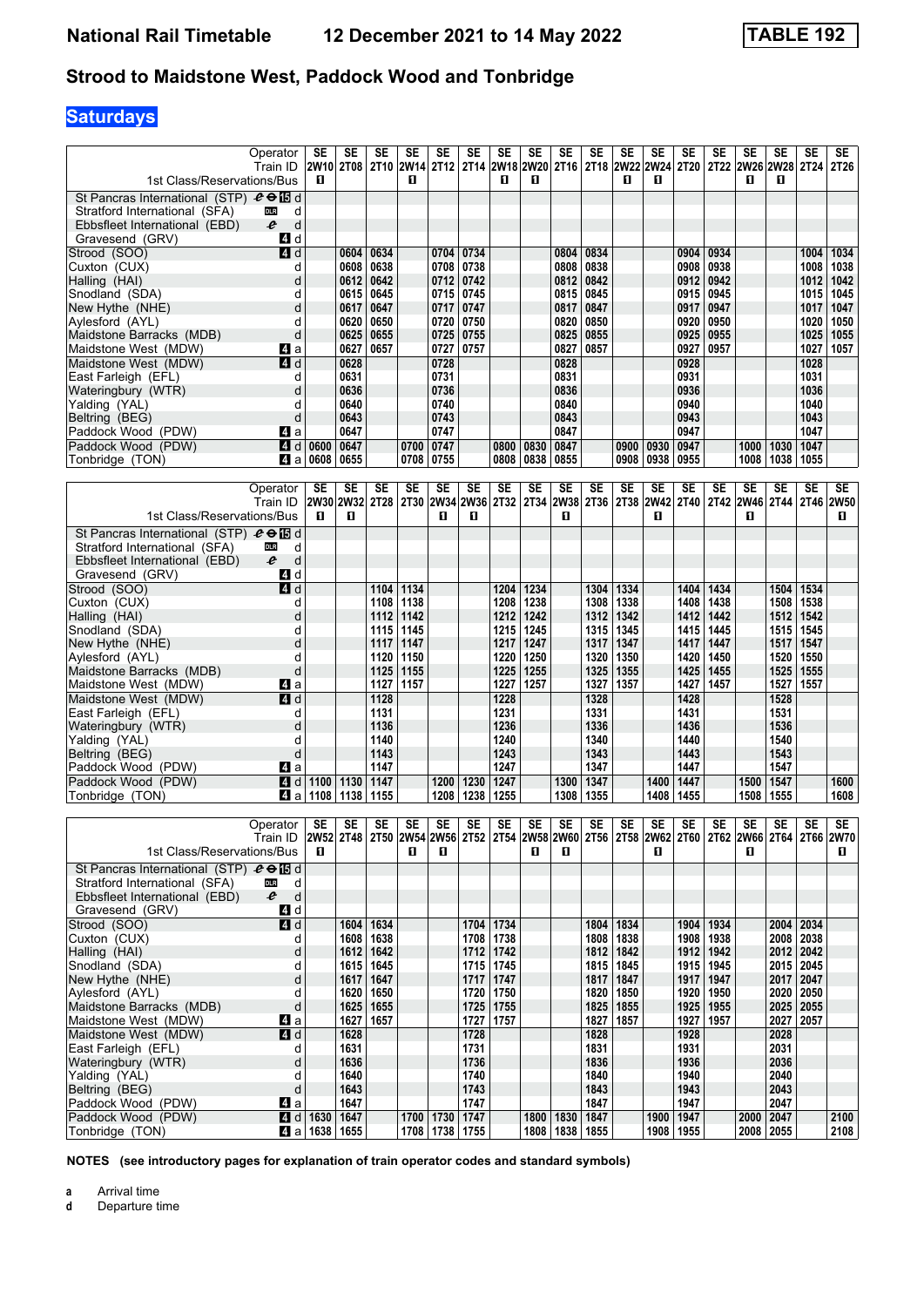# **Saturdays**

|                                               | Operator<br>Train ID | <b>SE</b><br>2T68       | <b>SE</b> | <b>SE</b> | <b>SE</b> | <b>SE</b> | <b>SE</b> | <b>SE</b> | <b>SE</b><br>2T70 2W74 2W76 2T72 2T74 2W78 2W82 |
|-----------------------------------------------|----------------------|-------------------------|-----------|-----------|-----------|-----------|-----------|-----------|-------------------------------------------------|
| 1st Class/Reservations/Bus                    |                      |                         |           | п         | п         |           |           | п         | п                                               |
| St Pancras International (STP) $e \oplus E$ d |                      |                         |           |           |           |           |           |           |                                                 |
| Stratford International (SFA)                 | <b>DLR</b><br>d      |                         |           |           |           |           |           |           |                                                 |
| Ebbsfleet International (EBD) $e$             | d                    |                         |           |           |           |           |           |           |                                                 |
| Gravesend (GRV)                               | 4 d                  |                         |           |           |           |           |           |           |                                                 |
| Strood (SOO)                                  |                      | 1 d   2104              | 2134      |           |           |           | 2204 2234 |           |                                                 |
| Cuxton (CUX)                                  | d                    | 2108                    | 2138      |           |           |           | 2208 2238 |           |                                                 |
| Halling (HAI)                                 |                      | $d$   2112              | 2142      |           |           |           | 2212 2242 |           |                                                 |
| Snodland (SDA)                                |                      | d   2115                | 2145      |           |           |           | 2215 2245 |           |                                                 |
| New Hythe (NHE)                               | $d \mid$             | 2117                    | 2147      |           |           |           | 2217 2247 |           |                                                 |
| Aylesford (AYL)                               | d                    | 2120                    | 2150      |           |           |           | 2220 2250 |           |                                                 |
| Maidstone Barracks (MDB)                      | d                    | 2125                    | 2155      |           |           |           | 2225 2255 |           |                                                 |
| Maidstone West (MDW)                          |                      | Z] a   2127             | 2157      |           |           |           | 2227 2257 |           |                                                 |
| Maidstone West (MDW)                          |                      | $\blacksquare$ d   2128 |           |           |           | 2228      |           |           |                                                 |
| East Farleigh (EFL)                           | d l                  | 2131                    |           |           |           | 2231      |           |           |                                                 |
| Wateringbury (WTR)                            | d                    | 2136                    |           |           |           | 2236      |           |           |                                                 |
| Yalding (YAL)                                 | d.                   | 2140                    |           |           |           | 2240      |           |           |                                                 |
| Beltring (BEG)                                |                      | $d$ 2143                |           |           |           | 2243      |           |           |                                                 |
| Paddock Wood (PDW)                            |                      | Zila 2147               |           |           |           | 2247      |           |           |                                                 |
| Paddock Wood (PDW)                            |                      | 4 d 2147                |           | 2200      | 2230      | 2247      |           | 2300      | 2359                                            |
| Tonbridge (TON)                               |                      | Zila   2155             |           | 2208      | 2238 2255 |           |           | 2308      | 0007                                            |

**NOTES (see introductory pages for explanation of train operator codes and standard symbols)**

**a** Arrival time<br>**d** Departure ti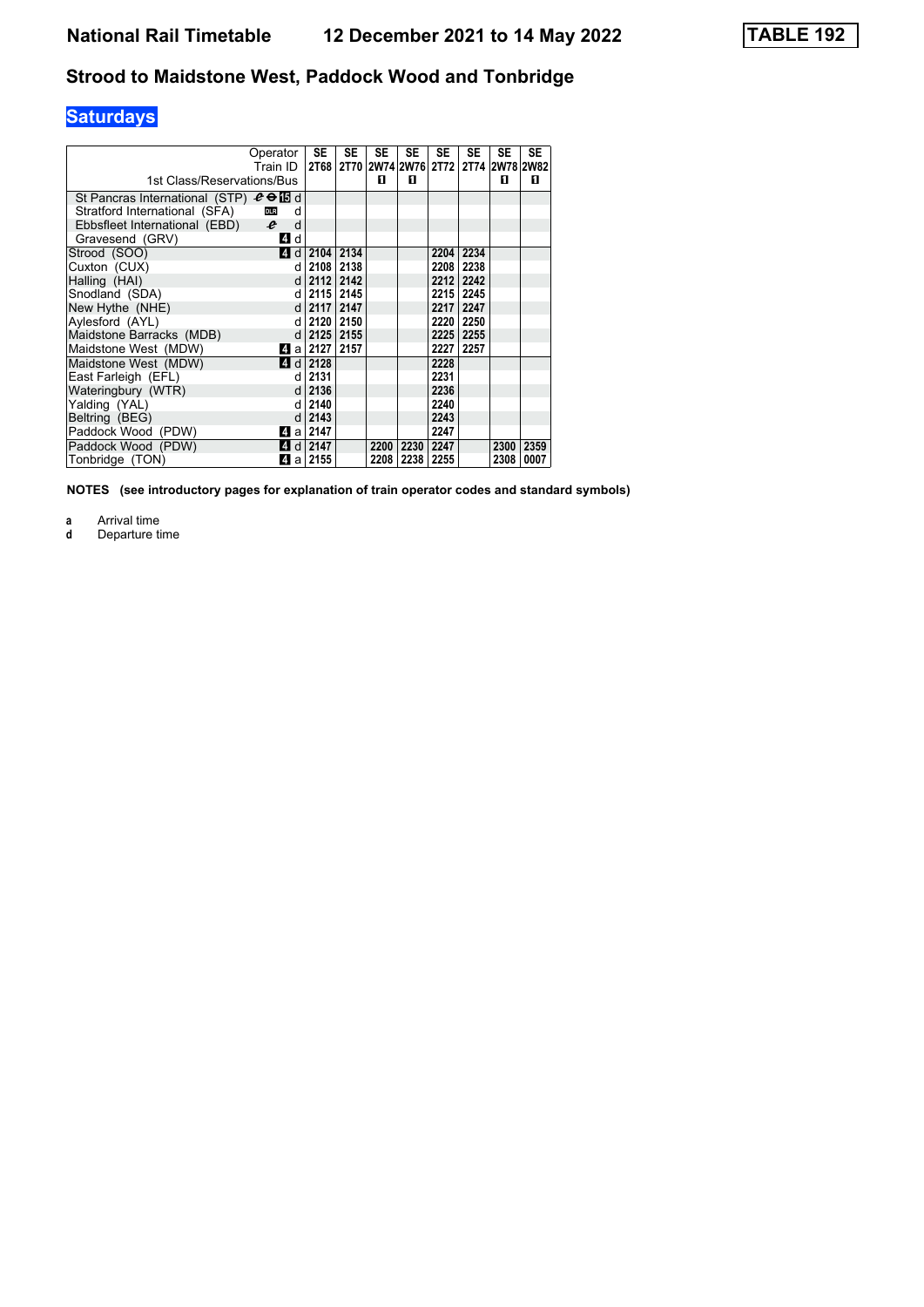# **Sundays**

| 1st Class/Reservations/Bus                    | Operator<br>Train ID  | SE<br>2W <sub>10</sub><br>п | <b>SE</b><br>2T <sub>10</sub> | <b>SE</b><br>2W16 2T14<br>п | <b>SE</b> | <b>SE</b><br><b>2W22</b><br>п | <b>SE</b> | <b>SE</b><br>2T18 2W26<br>п | <b>SE</b> | <b>SE</b><br>2T22 2W30<br>п | <b>SE</b> | <b>SE</b><br>2T26 2W34 2T30<br>п | <b>SE</b> | <b>SE</b><br>2W38<br>п | SE   | SE<br>2T34 2W42 2T38<br>п | <b>SE</b> | SE<br>2W46 2T42<br>п | <b>SE</b> |
|-----------------------------------------------|-----------------------|-----------------------------|-------------------------------|-----------------------------|-----------|-------------------------------|-----------|-----------------------------|-----------|-----------------------------|-----------|----------------------------------|-----------|------------------------|------|---------------------------|-----------|----------------------|-----------|
| St Pancras International (STP) $e \oplus E$ d |                       |                             |                               |                             |           |                               |           |                             |           |                             |           |                                  |           |                        |      |                           |           |                      |           |
| Stratford International (SFA)                 | <b>DLR</b><br>d       |                             |                               |                             |           |                               |           |                             |           |                             |           |                                  |           |                        |      |                           |           |                      |           |
| Ebbsfleet International (EBD)                 | $\boldsymbol{e}$<br>d |                             |                               |                             |           |                               |           |                             |           |                             |           |                                  |           |                        |      |                           |           |                      |           |
| Gravesend (GRV)                               | 4 d                   |                             |                               |                             |           |                               |           |                             |           |                             |           |                                  |           |                        |      |                           |           |                      |           |
| Strood (SOO)                                  | 4 d                   |                             | 0635                          |                             | 0735      |                               | 0835      |                             | 0935      |                             | 1035      |                                  | 1135      |                        | 1235 |                           | 1335      |                      | 1435      |
| Cuxton (CUX)                                  |                       |                             | 0639                          |                             | 0739      |                               | 0839      |                             | 0939      |                             | 1039      |                                  | 1139      |                        | 1239 |                           | 1339      |                      | 1439      |
| Halling (HAI)                                 |                       |                             | 0643                          |                             | 0743      |                               | 0843      |                             | 0943      |                             | 1043      |                                  | 1143      |                        | 1243 |                           | 1343      |                      | 1443      |
| Snodland (SDA)                                |                       |                             | 0646                          |                             | 0746      |                               | 0846      |                             | 0946      |                             | 1046      |                                  | 1146      |                        | 1246 |                           | 1346      |                      | 1446      |
| New Hythe (NHE)                               | d                     |                             | 0648                          |                             | 0748      |                               | 0848      |                             | 0948      |                             | 1048      |                                  | 1148      |                        | 1248 |                           | 1348      |                      | 1448      |
| Aylesford (AYL)                               |                       |                             | 0651                          |                             | 0751      |                               | 0851      |                             | 0951      |                             | 1051      |                                  | 1151      |                        | 1251 |                           | 1351      |                      | 1451      |
| Maidstone Barracks (MDB)                      | d                     |                             | 0656                          |                             | 0756      |                               | 0856      |                             | 0956      |                             | 1056      |                                  | 1156      |                        | 1256 |                           | 1356      |                      | 1456      |
| Maidstone West (MDW)                          | ZI a                  |                             | 0658                          |                             | 0758      |                               | 0858      |                             | 0958      |                             | 1058      |                                  | 1158      |                        | 1258 |                           | 1358      |                      | 1458      |
| Maidstone West (MDW)                          | 4 d                   |                             | 0700                          |                             | 0800      |                               | 0900      |                             | 1000      |                             | 1100      |                                  | 1200      |                        | 1300 |                           | 1400      |                      | 1500      |
| East Farleigh (EFL)                           |                       |                             | 0703                          |                             | 0803      |                               | 0903      |                             | 1003      |                             | 1103      |                                  | 1203      |                        | 1303 |                           | 1403      |                      | 1503      |
| Wateringbury (WTR)                            | d                     |                             | 0708                          |                             | 0808      |                               | 0908      |                             | 1008      |                             | 1108      |                                  | 1208      |                        | 1308 |                           | 1408      |                      | 1508      |
| Yalding (YAL)                                 |                       |                             | 0712                          |                             | 0812      |                               | 0912      |                             | 1012      |                             | 1112      |                                  | 1212      |                        | 1312 |                           | 1412      |                      | 1512      |
| Beltring (BEG)                                | d                     |                             | 0715                          |                             | 0815      |                               | 0915      |                             | 1015      |                             | 1115      |                                  | 1215      |                        | 1315 |                           | 1415      |                      | 1515      |
| Paddock Wood (PDW)                            | ZI a                  |                             | 0719                          |                             | 0819      |                               | 0919      |                             | 1019      |                             | 1119      |                                  | 1219      |                        | 1319 |                           | 1419      |                      | 1519      |
| Paddock Wood (PDW)                            | 4 d                   | 0700                        | 0719                          | 0800                        | 0819      | 0900                          | 0919      | 1000                        | 1019      | 1100                        | 1119      | 1200                             | 1219      | 1300                   | 1319 | 1400                      | 1419      | 1500                 | 1519      |
| Tonbridge (TON)                               | 41 a                  | 0707                        | 0727                          | 0807                        | 0827      | 0907                          | 0927      | 1007                        | 1027      | 1107                        | 1127      | 1207                             | 1227      | 1307                   | 1327 | 1407                      | 1427      | 1507                 | 1527      |

| Operator                                          | SE   | <b>SE</b> | <b>SE</b>      | <b>SE</b> | SE          | <b>SE</b>   | <b>SE</b>   | SE          | SE          | <b>SE</b> | <b>SE</b> | <b>SE</b> | SE          | SE          | <b>SE</b>   | <b>SE</b> |
|---------------------------------------------------|------|-----------|----------------|-----------|-------------|-------------|-------------|-------------|-------------|-----------|-----------|-----------|-------------|-------------|-------------|-----------|
| Train ID                                          | 2W50 |           | 2T46 2W54 2T50 |           | <b>2W58</b> | <b>2T54</b> | <b>2W62</b> | <b>2T58</b> | <b>2W66</b> |           | 2T62 2W70 |           | 2T66 2W74   | <b>2T70</b> | <b>2W78</b> | 2T74      |
| 1st Class/Reservations/Bus                        | п    |           | п              |           | п           |             | п           |             | п           |           | п         |           | п           |             | п           |           |
| St Pancras International (STP) $e \oplus E$ d     |      |           |                |           |             |             |             |             |             |           |           |           |             |             |             |           |
| Stratford International (SFA)<br><b>DLR</b>       | d    |           |                |           |             |             |             |             |             |           |           |           |             |             |             |           |
| $\boldsymbol{e}$<br>Ebbsfleet International (EBD) | d    |           |                |           |             |             |             |             |             |           |           |           |             |             |             |           |
| Gravesend (GRV)<br>4 d                            |      |           |                |           |             |             |             |             |             |           |           |           |             |             |             |           |
| 4 d<br>Strood (SOO)                               |      | 1535      |                | 1635      |             | 1735        |             | 1835        |             | 1935      |           | 2035      |             | 2135        |             | 2235      |
| Cuxton (CUX)                                      |      | 1539      |                | 1639      |             | 1739        |             | 1839        |             | 1939      |           | 2039      |             | 2139        |             | 2239      |
| Halling (HAI)                                     |      | 1543      |                | 1643      |             | 1743        |             | 1843        |             | 1943      |           | 2043      |             | 2143        |             | 2243      |
| Snodland (SDA)                                    |      | 1546      |                | 1646      |             | 1746        |             | 1846        |             | 1946      |           | 2046      |             | 2146        |             | 2246      |
| New Hythe (NHE)                                   | d    | 1548      |                | 1648      |             | 1748        |             | 1848        |             | 1948      |           | 2048      |             | 2148        |             | 2248      |
| Aylesford (AYL)                                   |      | 1551      |                | 1651      |             | 1751        |             | 1851        |             | 1951      |           | 2051      |             | 2151        |             | 2251      |
| Maidstone Barracks (MDB)                          | d    | 1556      |                | 1656      |             | 1756        |             | 1856        |             | 1956      |           | 2056      |             | 2156        |             | 2256      |
| Maidstone West (MDW)<br>41 a                      |      | 1558      |                | 1658      |             | 1758        |             | 1858        |             | 1958      |           | 2058      |             | 2158        |             | 2258      |
| 4d<br>Maidstone West (MDW)                        |      | 1600      |                | 1700      |             | 1800        |             | 1900        |             | 2000      |           | 2100      |             | 2200        |             | 2300      |
| East Farleigh (EFL)                               |      | 1603      |                | 1703      |             | 1803        |             | 1903        |             | 2003      |           | 2103      |             | 2203        |             | 2303      |
| Wateringbury (WTR)                                | d    | 1608      |                | 1708      |             | 1808        |             | 1908        |             | 2008      |           | 2108      |             | 2208        |             | 2308      |
| Yalding (YAL)                                     |      | 1612      |                | 1712      |             | 1812        |             | 1912        |             | 2012      |           | 2112      |             | 2212        |             | 2312      |
| Beltring (BEG)                                    |      | 1615      |                | 1715      |             | 1815        |             | 1915        |             | 2015      |           | 2115      |             | 2215        |             | 2315      |
| Paddock Wood (PDW)<br>41 a                        |      | 1619      |                | 1719      |             | 1819        |             | 1919        |             | 2019      |           | 2119      |             | 2219        |             | 2319      |
| Paddock Wood (PDW)<br>4d                          | 1600 | 1619      | 1700           | 1719      | 1800        | 1819        | 1900        | 1919        | 2000        | 2019      | 2100      | 2119      | 2200        | 2219        | 2300        | 2319      |
| 41 a<br>Tonbridge (TON)                           | 1607 | 1627      | 1707           | 1727      | 1807        | 1827        | 1907        | 1927        | 2007        | 2028      | 2107      |           | 2127   2207 | 2227        | 2308        | 2327      |

**NOTES (see introductory pages for explanation of train operator codes and standard symbols)**

**a** Arrival time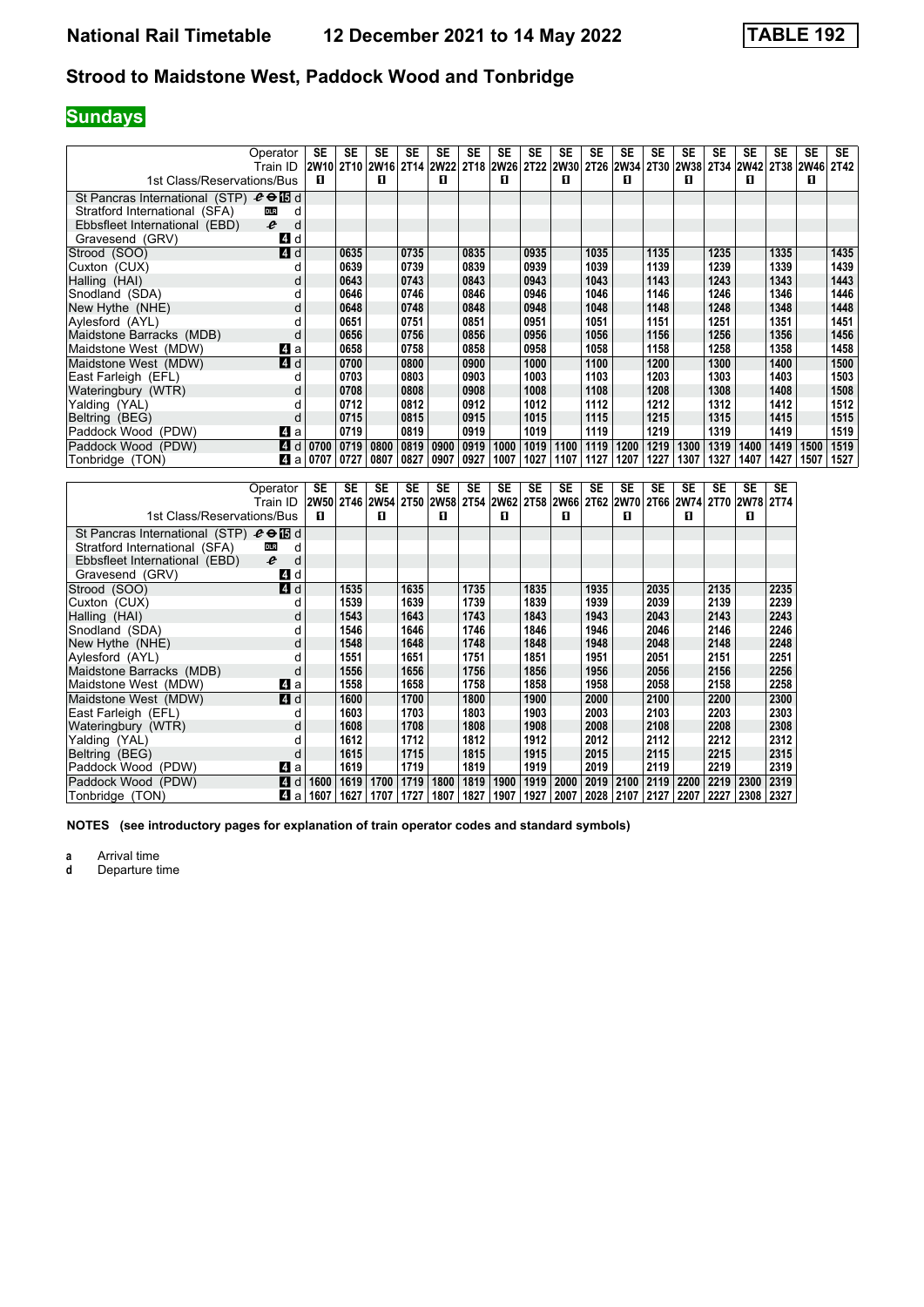# **Mondays to Fridays**

|                                | Operator        | SE   | <b>SE</b> | SE          | SE          | <b>SE</b>   | <b>SE</b>   | SE          | <b>SE</b> | <b>SE</b> | <b>SE</b> | <b>SE</b> | SE   | <b>SE</b> | SE          | <b>SE</b>        | <b>SE</b>        | <b>SE</b> | <b>SE</b> |
|--------------------------------|-----------------|------|-----------|-------------|-------------|-------------|-------------|-------------|-----------|-----------|-----------|-----------|------|-----------|-------------|------------------|------------------|-----------|-----------|
|                                | Train ID        | 2T03 | 2T05      | <b>2T07</b> | <b>2R08</b> | <b>1T91</b> | <b>2T09</b> | <b>2T11</b> |           | 2R11 1T95 |           | 2T13 2R14 | 2T15 | 2R16      | <b>2R18</b> | 2T <sub>17</sub> | 2T <sub>19</sub> | 2R20      | 2R22      |
| 1st Class/Reservations/Bus     |                 |      |           |             | п           |             |             |             | п         |           |           | п         |      | л         | п           |                  |                  | п         | п         |
| Tonbridge (TON)                | <b>4d</b>       | 0510 |           | 0604        | 0622        |             | 0635        |             | 0722      |           |           | 0752      |      | 0823      | 0852        |                  | 0904             | 0922      | 0952      |
| Paddock Wood (PDW)             | ZI a            | 0516 |           | 0610        | 0628        |             | 0641        |             | 0728      |           |           | 0758      |      | 0829      | 0858        |                  | 0910             | 0928      | 0958      |
| Paddock Wood (PDW)             | 4 <sup>d</sup>  | 0517 | 0536      | 0611        |             |             | 0642        | 0702        |           |           | 0741      |           | 0811 |           |             |                  | 0911             |           |           |
| Beltring (BEG)                 | d               |      | 0540      | 0615        |             |             | 0646        |             |           |           | 0745      |           | 0815 |           |             |                  | 0915             |           |           |
| Yalding (YAL)                  | d               |      | 0543      | 0618        |             |             | 0649        |             |           |           | 0748      |           | 0818 |           |             |                  | 0918             |           |           |
| Wateringbury (WTR)             | d               |      | 0547      | 0622        |             |             | 0653        |             |           |           | 0752      |           | 0822 |           |             |                  | 0922             |           |           |
| East Farleigh (EFL)            | d               |      | 0552      | 0627        |             |             | 0658        |             |           |           | 0757      |           | 0827 |           |             |                  | 0927             |           |           |
| Maidstone West (MDW)           | ZI a            | 0531 | 0556      | 0631        |             |             | 0702        | 0716        |           |           | 0801      |           | 0831 |           |             |                  | 0931             |           |           |
| Maidstone West (MDW)           | ZI d            | 0533 | 0603      | 0633        |             | 0653        | 0703        | 0717        |           | 0753      | 0803      |           | 0833 |           |             | 0903             | 0933             |           |           |
| Maidstone Barracks (MDB)       | d               | 0535 | 0605      | 0635        |             |             | 0705        | 0719        |           |           | 0805      |           | 0835 |           |             | 0905             | 0935             |           |           |
| Aylesford (AYL)                | d               | 0540 | 0610      | 0640        |             |             | 0710        | 0724        |           |           | 0810      |           | 0840 |           |             | 0910             | 0940             |           |           |
| New Hythe (NHE)                | d               | 0542 | 0612      | 0642        |             |             | 0712        | 0726        |           |           | 0812      |           | 0842 |           |             | 0912             | 0942             |           |           |
| Snodland (SDA)                 | d               | 0545 | 0615      | 0645        |             | 0701        | 0715        | 0729        |           | 0801      | 0815      |           | 0845 |           |             | 0915             | 0945             |           |           |
| Halling (HAI)                  | d               | 0548 | 0618      | 0648        |             |             | 0718        | 0732        |           |           | 0818      |           | 0848 |           |             | 0918             | 0948             |           |           |
| Cuxton (CUX)                   | d               | 0552 | 0622      | 0652        |             |             | 0722        | 0736        |           |           | 0822      |           | 0852 |           |             | 0922             | 0952             |           |           |
| Strood (SOO)                   | L4l a           | 0556 | 0626      | 0656        |             | 0710        | 0726        | 0740        |           | 0810      | 0826      |           | 0856 |           |             | 0926             | 0956             |           |           |
| Gravesend (GRV)                | ZI a            |      |           |             |             | 0720        |             |             |           | 0821      |           |           |      |           |             |                  |                  |           |           |
| Ebbsfleet International (EBD)  | e<br>a          |      |           |             |             | 0724        |             |             |           | 0825      |           |           |      |           |             |                  |                  |           |           |
| Stratford International (SFA)  | <b>DLR</b><br>a |      |           |             |             | 0737        |             |             |           | 0839      |           |           |      |           |             |                  |                  |           |           |
| St Pancras International (STP) | $e \oplus E$ a  |      |           |             |             | 0744        |             |             |           | 0846      |           |           |      |           |             |                  |                  |           |           |
|                                |                 |      |           |             |             |             |             |             |           |           |           |           |      |           |             |                  |                  |           |           |

|                                | Operator        | SE   | SE             | SE   | SE          | SE   | SE   | SE   | SE   | SE   | SE   | SE                            | SE   | SE   | SE   | SE   | SE                               | SE   | SE   |
|--------------------------------|-----------------|------|----------------|------|-------------|------|------|------|------|------|------|-------------------------------|------|------|------|------|----------------------------------|------|------|
|                                | Train ID        |      | 2T23 2R24 2R26 |      | <b>2T27</b> | 2R28 | 2R30 |      |      |      |      | 2T31 2R32 2R34 2T35 2R36 2R38 |      |      |      |      | 2T39   2R40   2R42   2T41   2T43 |      | 2R44 |
| 1st Class/Reservations/Bus     |                 |      | п              | п    |             | п    | п    |      | п    | п    |      | п                             | п    |      | п    | п    |                                  |      | П.   |
| Tonbridge (TON)                | 4 d             | 1004 | 1022           | 1052 | 1104        | 1122 | 1152 | 1204 | 1222 | 1252 | 1304 | 1322                          | 1352 | 1404 | 1422 | 1452 |                                  | 1504 | 1522 |
| Paddock Wood (PDW)             | 41 a            | 1010 | 1028           | 1058 | 1110        | 1128 | 1158 | 1210 | 1228 | 1258 | 1310 | 1328                          | 1358 | 1410 | 1428 | 1458 |                                  | 1510 | 1528 |
| Paddock Wood (PDW)             | 4d              | 1011 |                |      | 1111        |      |      | 1211 |      |      | 1311 |                               |      | 1411 |      |      |                                  | 1511 |      |
| Beltring (BEG)                 |                 | 1015 |                |      | 1115        |      |      | 1215 |      |      | 1315 |                               |      | 1415 |      |      |                                  | 1515 |      |
| Yalding (YAL)                  |                 | 1018 |                |      | 1118        |      |      | 1218 |      |      | 1318 |                               |      | 1418 |      |      |                                  | 1518 |      |
| Wateringbury (WTR)             |                 | 1022 |                |      | 1122        |      |      | 1222 |      |      | 1322 |                               |      | 1422 |      |      |                                  | 1522 |      |
| East Farleigh (EFL)            |                 | 1027 |                |      | 1127        |      |      | 1227 |      |      | 1327 |                               |      | 1427 |      |      |                                  | 1527 |      |
| Maidstone West (MDW)           | ZI a            | 1031 |                |      | 1131        |      |      | 1231 |      |      | 1331 |                               |      | 1431 |      |      |                                  | 1531 |      |
| Maidstone West (MDW)           | 4 d             | 1033 |                |      | 1133        |      |      | 1233 |      |      | 1333 |                               |      | 1433 |      |      | 1503                             | 1533 |      |
| Maidstone Barracks (MDB)       |                 | 1035 |                |      | 1135        |      |      | 1235 |      |      | 1335 |                               |      | 1435 |      |      | 1505                             | 1535 |      |
| Aylesford (AYL)                |                 | 1040 |                |      | 1140        |      |      | 1240 |      |      | 1340 |                               |      | 1440 |      |      | 1510                             | 1540 |      |
| New Hythe (NHE)                |                 | 1042 |                |      | 1142        |      |      | 1242 |      |      | 1342 |                               |      | 1442 |      |      | 1512                             | 1542 |      |
| Snodland (SDA)                 | d               | 1045 |                |      | 1145        |      |      | 1245 |      |      | 1345 |                               |      | 1445 |      |      | 1515                             | 1545 |      |
| Halling (HAI)                  |                 | 1048 |                |      | 1148        |      |      | 1248 |      |      | 1348 |                               |      | 1448 |      |      | 1518                             | 1548 |      |
| Cuxton (CUX)                   |                 | 1052 |                |      | 1152        |      |      | 1252 |      |      | 1352 |                               |      | 1452 |      |      | 1522                             | 1552 |      |
| Strood (SOO)                   | ZI a            | 1056 |                |      | 1156        |      |      | 1256 |      |      | 1356 |                               |      | 1456 |      |      | 1526                             | 1556 |      |
| Gravesend (GRV)                | 4a              |      |                |      |             |      |      |      |      |      |      |                               |      |      |      |      |                                  |      |      |
| Ebbsfleet International (EBD)  | e<br>a          |      |                |      |             |      |      |      |      |      |      |                               |      |      |      |      |                                  |      |      |
| Stratford International (SFA)  | <b>DLR</b><br>a |      |                |      |             |      |      |      |      |      |      |                               |      |      |      |      |                                  |      |      |
| St Pancras International (STP) | $e \oplus E$ a  |      |                |      |             |      |      |      |      |      |      |                               |      |      |      |      |                                  |      |      |

|                                | Operator        | SE   | SE        | <b>SE</b> | <b>SE</b> | SE        | <b>SE</b> | SE   | SE   | <b>SE</b> | SE          | <b>SE</b> | SE          | <b>SE</b> | SE   | <b>SE</b> | SE   | SE   | SE   |
|--------------------------------|-----------------|------|-----------|-----------|-----------|-----------|-----------|------|------|-----------|-------------|-----------|-------------|-----------|------|-----------|------|------|------|
|                                | Train ID        |      | 2R46 2T45 | 2T47      | 2R48      | 2R50 2T49 |           | 2T51 | 2R52 | 2T53      | <b>1T58</b> | 2R54      | <b>2T55</b> | 2R91      | 2R56 | 2R93      | 2T57 | 1T62 | 2R58 |
| 1st Class/Reservations/Bus     |                 | п    |           |           | п         | п         |           |      | п    |           | 0           | л         |             | п         | п    | п         |      | п    | п    |
| Tonbridge (TON)                | ZI d            | 1552 |           | 1604      | 1622      | 1652      |           | 1704 | 1723 |           |             | 1753      |             | 1813      | 1823 | 1842      |      |      | 1854 |
| Paddock Wood (PDW)             | 41 a            | 1558 |           | 1610      | 1628      | 1658      |           | 1710 | 1730 |           |             | 1759      |             | 1819      | 1830 | 1848      |      |      | 1900 |
| Paddock Wood (PDW)             | 4d              |      |           | 1611      |           |           |           | 1711 |      |           |             |           | 1811        |           |      |           |      |      |      |
| Beltring (BEG)                 | d               |      |           | 1615      |           |           |           | 1715 |      |           |             |           | 1815        |           |      |           |      |      |      |
| Yalding (YAL)                  | d               |      |           | 1618      |           |           |           | 1718 |      |           |             |           | 1818        |           |      |           |      |      |      |
| Wateringbury (WTR)             | d               |      |           | 1622      |           |           |           | 1722 |      |           |             |           | 1822        |           |      |           |      |      |      |
| East Farleigh (EFL)            | d               |      |           | 1627      |           |           |           | 1727 |      |           |             |           | 1827        |           |      |           |      |      |      |
| Maidstone West (MDW)           | ZI a            |      |           | 1631      |           |           |           | 1731 |      |           |             |           | 1831        |           |      |           |      |      |      |
| Maidstone West (MDW)           | 4 <sup>d</sup>  |      | 1603      | 1633      |           |           | 1703      | 1733 |      | 1803      | 1816        |           | 1833        |           |      |           | 1903 | 1916 |      |
| Maidstone Barracks (MDB)       | d               |      | 1605      | 1635      |           |           | 1705      | 1735 |      | 1805      |             |           | 1835        |           |      |           | 1905 |      |      |
| Aylesford (AYL)                | d               |      | 1610      | 1640      |           |           | 1710      | 1740 |      | 1810      |             |           | 1840        |           |      |           | 1910 |      |      |
| New Hythe (NHE)                | d               |      | 1612      | 1642      |           |           | 1712      | 1742 |      | 1812      |             |           | 1842        |           |      |           | 1912 |      |      |
| Snodland (SDA)                 | d               |      | 1615      | 1645      |           |           | 1715      | 1745 |      | 1815      |             |           | 1845        |           |      |           | 1915 |      |      |
| Halling (HAI)                  | d               |      | 1618      | 1648      |           |           | 1718      | 1748 |      | 1818      |             |           | 1848        |           |      |           | 1918 |      |      |
| Cuxton (CUX)                   | d               |      | 1622      | 1652      |           |           | 1722      | 1752 |      | 1822      |             |           | 1852        |           |      |           | 1922 |      |      |
| Strood (SOO)                   | 41 a            |      | 1626      | 1656      |           |           | 1726      | 1756 |      | 1826      | 1830        |           | 1856        |           |      |           | 1926 | 1930 |      |
| Gravesend (GRV)                | ZI a            |      |           |           |           |           |           |      |      |           | 1841        |           |             |           |      |           |      | 1941 |      |
| Ebbsfleet International (EBD)  | e<br>a          |      |           |           |           |           |           |      |      |           | 1845        |           |             |           |      |           |      | 1945 |      |
| Stratford International (SFA)  | <b>DLR</b><br>a |      |           |           |           |           |           |      |      |           | 1858        |           |             |           |      |           |      | 1958 |      |
| St Pancras International (STP) | $e \oplus E$ a  |      |           |           |           |           |           |      |      |           | 1910        |           |             |           |      |           |      | 2006 |      |

**NOTES (see introductory pages for explanation of train operator codes and standard symbols)**

**a** Arrival time<br>**d** Departure t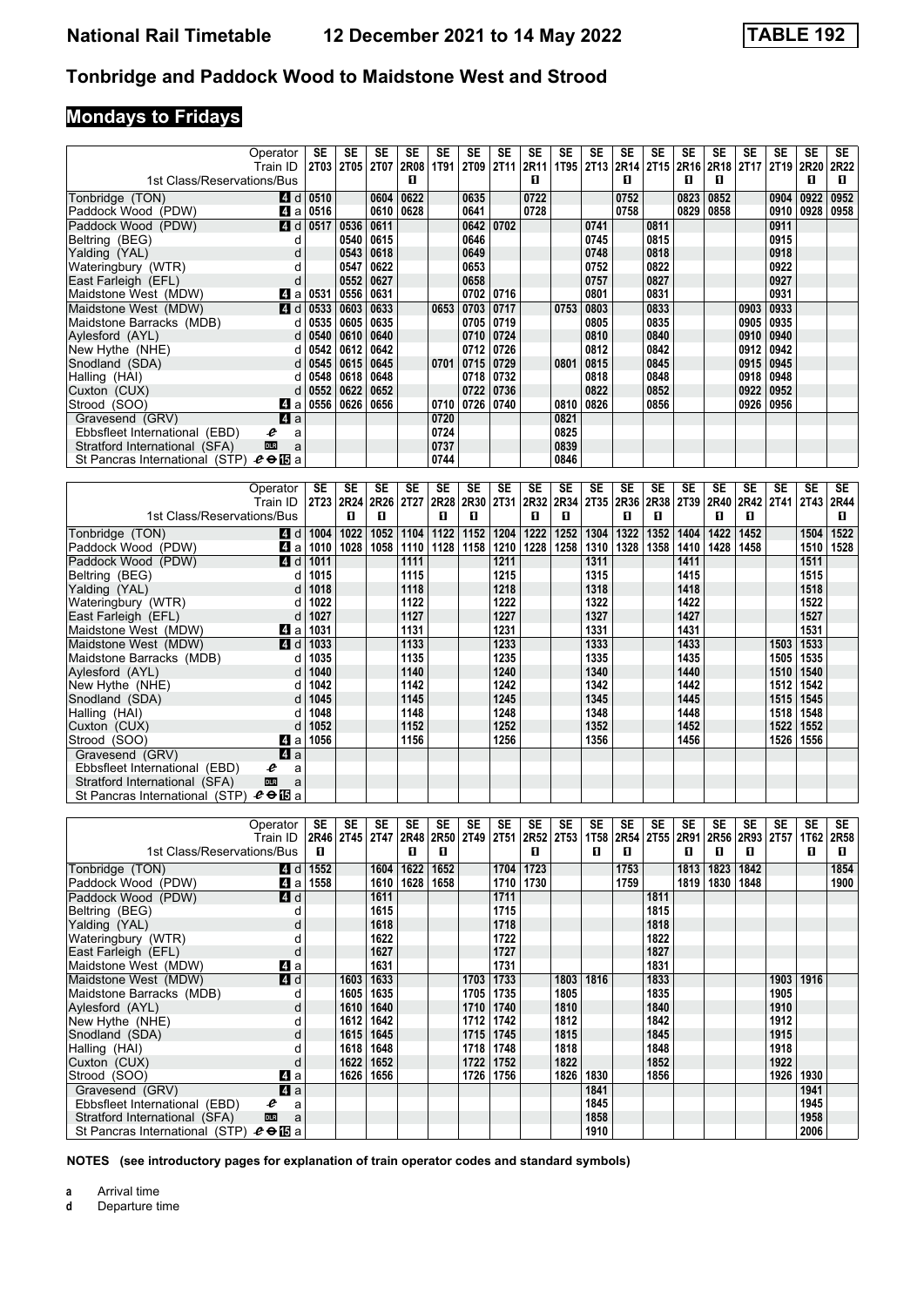### **Mondays to Fridays**

|                                               | Operator   | SE   | SE   | SE             | SE   | <b>SE</b> | SE   | SE        | <b>SE</b> | SE        | <b>SE</b> | SE   | SE   | SE   | SE                  | SE   | SE   | <b>SE</b> | <b>SE</b> |
|-----------------------------------------------|------------|------|------|----------------|------|-----------|------|-----------|-----------|-----------|-----------|------|------|------|---------------------|------|------|-----------|-----------|
|                                               | Train ID   | 2T59 |      | 2R95 2R60 2R62 |      | 2T61      | 2T63 | 2R64 2R66 |           | 2T65 2T67 |           |      |      |      | 2R68 2R70 2T69 2R72 | 2T71 |      | 2R74 2R76 | 2R78      |
| Days of operation/Notes                       |            |      |      |                |      |           |      |           |           |           |           |      |      |      |                     | в    |      |           |           |
| 1st Class/Reservations/Bus                    |            |      | п    | п              | п    |           |      | п         | п         |           |           | п    | 0    |      | п                   |      | п    | п         | п.        |
| Tonbridge (TON)                               | <b>4</b> d |      | 1911 | 1923           | 1952 |           | 2004 | 2022      | 2052      |           | 2104      | 2122 | 2152 | 2204 | 2222                | 2234 | 2252 | 2322      | 2352      |
| Paddock Wood (PDW)                            | ZI a       |      | 1917 | 1930           | 1958 |           | 2010 | 2028      | 2058      |           | 2110      | 2128 | 2158 | 2210 | 2228                | 2240 | 2258 | 2328      | 2358      |
| Paddock Wood (PDW)                            | 4 d        | 1911 |      |                |      |           | 2011 |           |           |           | 2111      |      |      | 2211 |                     | 2241 |      |           |           |
| Beltring (BEG)                                |            | 1915 |      |                |      |           | 2015 |           |           |           | 2115      |      |      | 2215 |                     | 2245 |      |           |           |
| Yalding (YAL)                                 | d          | 1918 |      |                |      |           | 2018 |           |           |           | 2118      |      |      | 2218 |                     | 2248 |      |           |           |
| Wateringbury (WTR)                            |            | 1922 |      |                |      |           | 2022 |           |           |           | 2122      |      |      | 2222 |                     | 2252 |      |           |           |
| East Farleigh (EFL)                           |            | 1927 |      |                |      |           | 2027 |           |           |           | 2127      |      |      | 2227 |                     | 2257 |      |           |           |
| Maidstone West (MDW)                          | L4 a       | 1931 |      |                |      |           | 2031 |           |           |           | 2131      |      |      | 2231 |                     | 2301 |      |           |           |
| Maidstone West (MDW)                          | <b>4</b> d | 1933 |      |                |      | 2003      | 2033 |           |           | 2103      | 2133      |      |      | 2233 |                     | 2303 |      |           |           |
| Maidstone Barracks (MDB)                      |            | 1935 |      |                |      | 2005      | 2035 |           |           | 2105 2135 |           |      |      | 2235 |                     | 2305 |      |           |           |
| Avlesford (AYL)                               | d          | 1940 |      |                |      | 2010      | 2040 |           |           | 2110 2140 |           |      |      | 2240 |                     | 2310 |      |           |           |
| New Hythe (NHE)                               |            | 1942 |      |                |      | 2012      | 2042 |           |           | 2112 2142 |           |      |      | 2242 |                     | 2312 |      |           |           |
| Snodland (SDA)                                | d          | 1945 |      |                |      | 2015      | 2045 |           |           | 2115 2145 |           |      |      | 2245 |                     | 2315 |      |           |           |
| Halling (HAI)                                 |            | 1948 |      |                |      | 2018      | 2048 |           |           | 2118 2148 |           |      |      | 2248 |                     | 2318 |      |           |           |
| Cuxton (CUX)                                  |            | 1952 |      |                |      | 2022      | 2052 |           |           | 2122 2152 |           |      |      | 2252 |                     | 2322 |      |           |           |
| Strood (SOO)                                  | ZI a       | 1956 |      |                |      | 2026      | 2056 |           |           | 2126 2156 |           |      |      | 2256 |                     | 2326 |      |           |           |
| Gravesend (GRV)                               | $\bf{4}$ a |      |      |                |      |           |      |           |           |           |           |      |      |      |                     |      |      |           |           |
| Ebbsfleet International (EBD)<br>e            | a          |      |      |                |      |           |      |           |           |           |           |      |      |      |                     |      |      |           |           |
| Stratford International (SFA)<br><b>DLR</b>   | a          |      |      |                |      |           |      |           |           |           |           |      |      |      |                     |      |      |           |           |
| St Pancras International (STP) $e \oplus E$ a |            |      |      |                |      |           |      |           |           |           |           |      |      |      |                     |      |      |           |           |

|                               | Operator | SE   |
|-------------------------------|----------|------|
|                               | Train ID | 2R79 |
|                               |          |      |
| 1st Class/Reservations/Bus    |          | п    |
| Tonbridge (TON)               | 4 d l    | 0022 |
| Paddock Wood (PDW)            | 41 a l   | 0028 |
| Paddock Wood (PDW)            | ZI d     |      |
| Beltring (BEG)                | d        |      |
| Yalding (YAL)                 | d        |      |
| Wateringbury (WTR)            | d        |      |
| East Farleigh (EFL)           | d        |      |
| Maidstone West (MDW)          | ZI a     |      |
| Maidstone West (MDW)          | ZI d     |      |
| Maidstone Barracks (MDB)      | d        |      |
| Aylesford (AYL)               | d        |      |
| New Hythe (NHE)               | d        |      |
| Snodland (SDA)                | d        |      |
| Halling (HAI)                 | d        |      |
| Cuxton (CUX)                  | d        |      |
| Strood (SOO)                  | 41 a     |      |
| Gravesend (GRV)               | ZI a     |      |
| Ebbsfleet International (EBD) | e<br>a   |      |
| Stratford International (SFA) | DLR<br>a |      |
|                               |          |      |

**NOTES (see introductory pages for explanation of train operator codes and standard symbols)**

**a** Arrival time<br>**d** Departure t

**d** Departure time<br>**B** To Gillingham 2

To Gillingham 2342. Also calls at Rochester 2334 and Chatham 2337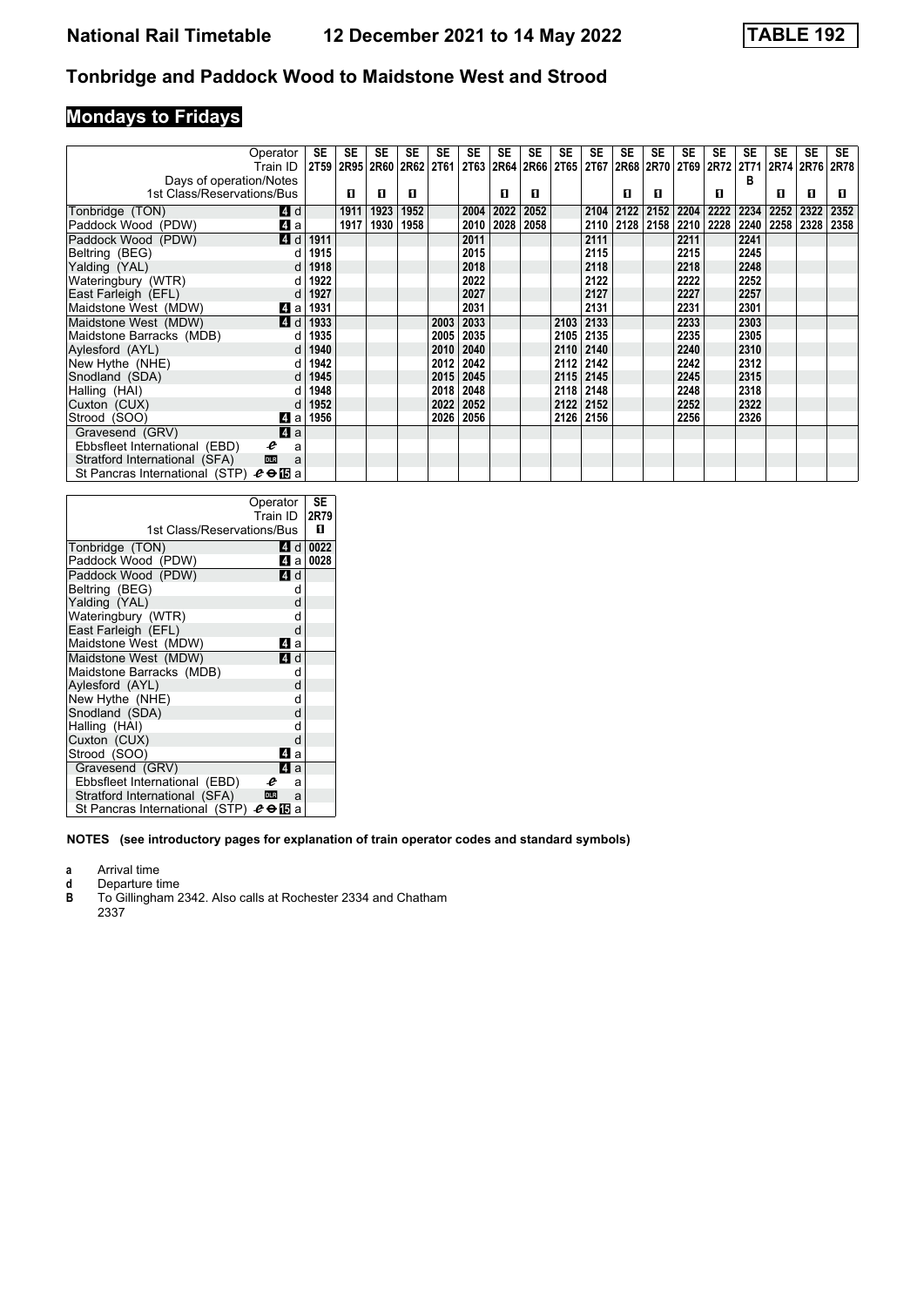# **Saturdays**

|                                                                | Operator<br>Train ID      | <b>SE</b>    | <b>SE</b><br>2T07 2R08 | SE<br>2T09 | <b>SE</b><br><b>2T11</b> | SE<br><b>2R12</b> | <b>SE</b>            | SE                   | SE        | SE<br>2R14 2T13 2T15 2R16 | SE<br><b>2T17</b> | <b>SE</b><br>2T19 2R20 | SE        | <b>SE</b><br>2R22 | <b>SE</b><br>2T21 | <b>SE</b><br>2T23 | SE<br>2R24   | SE<br>2R26 2T25 | SE        |
|----------------------------------------------------------------|---------------------------|--------------|------------------------|------------|--------------------------|-------------------|----------------------|----------------------|-----------|---------------------------|-------------------|------------------------|-----------|-------------------|-------------------|-------------------|--------------|-----------------|-----------|
| 1st Class/Reservations/Bus                                     |                           |              | п                      |            |                          | п                 | п                    |                      |           | п                         |                   |                        | п         | п                 |                   |                   | п            | п               |           |
| Tonbridge (TON)                                                | 4 d                       | 0604         | 0622                   |            | 0704                     | 0722              | 0752                 |                      | 0804      | 0822                      |                   | 0904                   | 0922      | 0952              |                   | 1004              | 1022         | 1052            |           |
| Paddock Wood (PDW)                                             | 41 a                      | 0610         | 0628                   |            | 0710                     | 0728              | 0758                 |                      | 0810      | 0828                      |                   | 0910                   | 0928      | 0958              |                   | 1010              | 1028         | 1058            |           |
| Paddock Wood (PDW)                                             | ZI d                      | 0611         |                        |            | 0711                     |                   |                      |                      | 0811      |                           |                   | 0911                   |           |                   |                   | 1011              |              |                 |           |
| Beltring (BEG)                                                 | d                         | 0615         |                        |            | 0715                     |                   |                      |                      | 0815      |                           |                   | 0915                   |           |                   |                   | 1015              |              |                 |           |
| Yalding (YAL)                                                  | d                         | 0618         |                        |            | 0718                     |                   |                      |                      | 0818      |                           |                   | 0918                   |           |                   |                   | 1018              |              |                 |           |
| Wateringbury (WTR)                                             | d                         | 0622         |                        |            | 0722                     |                   |                      |                      | 0822      |                           |                   | 0922                   |           |                   |                   | 1022              |              |                 |           |
| East Farleigh (EFL)                                            | d                         | 0627         |                        |            | 0727                     |                   |                      |                      | 0827      |                           |                   | 0927                   |           |                   |                   | 1027              |              |                 |           |
| Maidstone West (MDW)                                           | L4 a                      | 0631         |                        |            | 0731                     |                   |                      |                      | 0831      |                           |                   | 0931                   |           |                   |                   | 1031              |              |                 |           |
| Maidstone West (MDW)                                           | $\blacksquare$ d          | 0633         |                        | 0703       | 0733                     |                   |                      | 0803                 | 0833      |                           | 0903              | 0933                   |           |                   | 1003              | 1033              |              |                 | 1103      |
| Maidstone Barracks (MDB)                                       | d                         | 0635         |                        | 0705       | 0735                     |                   |                      | 0805 0835            |           |                           | 0905              | 0935                   |           |                   | 1005              | 1035              |              |                 | 1105      |
| Aylesford (AYL)                                                | d                         | 0640         |                        | 0710       | 0740                     |                   |                      | 0810 0840            |           |                           | 0910              | 0940                   |           |                   | 1010              | 1040              |              |                 | 1110      |
| New Hythe (NHE)                                                | d                         | 0642         |                        | 0712       | 0742                     |                   |                      | 0812                 | 0842      |                           | 0912              | 0942                   |           |                   | 1012              | 1042              |              |                 | 1112      |
| Snodland (SDA)                                                 | d                         | 0645         |                        | 0715       | 0745                     |                   |                      | 0815 0845            |           |                           | 0915              | 0945                   |           |                   | 1015              | 1045              |              |                 | 1115      |
| Halling (HAI)                                                  | d                         | 0648         |                        | 0718       | 0748                     |                   |                      | 0818                 | 0848      |                           | 0918              | 0948                   |           |                   | 1018              | 1048              |              |                 | 1118      |
| Cuxton (CUX)                                                   | d                         | 0652         |                        | 0722       | 0752                     |                   |                      | 0822                 | 0852      |                           | 0922              | 0952                   |           |                   | 1022              | 1052              |              |                 | 1122      |
| Strood (SOO)                                                   | 4 a                       | 0656         |                        | 0726       | 0756                     |                   |                      | 0826 0856            |           |                           | 0926              | 0956                   |           |                   | 1026              | 1056              |              |                 | 1126      |
| Gravesend (GRV)                                                | a                         |              |                        |            |                          |                   |                      |                      |           |                           |                   |                        |           |                   |                   |                   |              |                 |           |
| Ebbsfleet International (EBD)<br>Stratford International (SFA) | e<br>a<br><b>DLR</b><br>a |              |                        |            |                          |                   |                      |                      |           |                           |                   |                        |           |                   |                   |                   |              |                 |           |
| St Pancras International (STP) $e \oplus E$ a                  |                           |              |                        |            |                          |                   |                      |                      |           |                           |                   |                        |           |                   |                   |                   |              |                 |           |
|                                                                |                           |              |                        |            |                          |                   |                      |                      |           |                           |                   |                        |           |                   |                   |                   |              |                 |           |
|                                                                |                           |              |                        |            |                          |                   |                      |                      |           |                           |                   |                        |           |                   |                   |                   |              |                 |           |
|                                                                |                           |              |                        |            |                          |                   |                      |                      |           |                           |                   |                        |           |                   |                   |                   |              |                 |           |
|                                                                | Operator                  | <b>SE</b>    | SE                     | <b>SE</b>  | <b>SE</b>                | <b>SE</b>         | <b>SE</b>            | <b>SE</b>            | <b>SE</b> | <b>SE</b>                 | <b>SE</b>         | <b>SE</b>              | <b>SE</b> | <b>SE</b>         | <b>SE</b>         | SE                | <b>SE</b>    | <b>SE</b>       | <b>SE</b> |
| 1st Class/Reservations/Bus                                     | Train ID                  |              | 2T27 2R28<br>п         | 2R30<br>п  | 2T29                     | 2T31              | 2R32<br>$\mathbf{u}$ | 2R34<br>$\mathbf{u}$ | 2T33      |                           | 2T35 2R36<br>п    | 2R38<br>п              | 2T37      | 2T39              | 2R40<br>п         | <b>2T41</b>       | 2T43         | 2R44<br>п       | 2T45      |
|                                                                |                           |              |                        |            |                          |                   |                      |                      |           |                           |                   |                        |           |                   |                   |                   |              |                 |           |
| Tonbridge (TON)                                                | ZI d                      | 1104         | 1122                   | 1152       |                          | 1204              | 1222                 | 1252                 |           | 1304                      | 1322              | 1352                   |           | 1404              | 1422              |                   | 1504         | 1522            |           |
| Paddock Wood (PDW)                                             | ZI a                      | 1110         | 1128                   | 1158       |                          | 1210              | 1228                 | 1258                 |           | 1310                      | 1328              | 1358                   |           | 1410              | 1428              |                   | 1510         | 1528            |           |
| Paddock Wood (PDW)                                             | 4 d                       | 1111         |                        |            |                          | 1211              |                      |                      |           | 1311                      |                   |                        |           | 1411              |                   |                   | 1511         |                 |           |
| Beltring (BEG)                                                 | d                         | 1115         |                        |            |                          | 1215              |                      |                      |           | 1315                      |                   |                        |           | 1415              |                   |                   | 1515         |                 |           |
| Yalding (YAL)                                                  | d<br>d                    | 1118         |                        |            |                          | 1218              |                      |                      |           | 1318                      |                   |                        |           | 1418<br>1422      |                   |                   | 1518         |                 |           |
| Wateringbury (WTR)                                             | d                         | 1122<br>1127 |                        |            |                          | 1222<br>1227      |                      |                      |           | 1322                      |                   |                        |           | 1427              |                   |                   | 1522<br>1527 |                 |           |
| East Farleigh (EFL)<br>Maidstone West (MDW)                    |                           | 1131         |                        |            |                          | 1231              |                      |                      |           | 1327<br>1331              |                   |                        |           | 1431              |                   |                   | 1531         |                 |           |
| Maidstone West (MDW)                                           | ZI a<br>ZI d              | 1133         |                        |            | 1203                     | 1233              |                      |                      | 1303      | 1333                      |                   |                        | 1403      | 1433              |                   | 1503              | 1533         |                 | 1603      |
| Maidstone Barracks (MDB)                                       | d                         | 1135         |                        |            | 1205                     | 1235              |                      |                      | 1305      | 1335                      |                   |                        | 1405      | 1435              |                   | 1505              | 1535         |                 | 1605      |
| Aylesford (AYL)                                                | d                         | 1140         |                        |            | 1210                     | 1240              |                      |                      | 1310      | 1340                      |                   |                        | 1410      | 1440              |                   | 1510              | 1540         |                 | 1610      |
| New Hythe (NHE)                                                | d                         | 1142         |                        |            | 1212                     | 1242              |                      |                      | 1312      | 1342                      |                   |                        | 1412      | 1442              |                   | 1512              | 1542         |                 | 1612      |
| Snodland (SDA)                                                 | d                         | 1145         |                        |            | 1215                     | 1245              |                      |                      | 1315      | 1345                      |                   |                        | 1415      | 1445              |                   | 1515              | 1545         |                 | 1615      |
| Halling (HAI)                                                  | d                         | 1148         |                        |            | 1218                     | 1248              |                      |                      | 1318      | 1348                      |                   |                        | 1418      | 1448              |                   | 1518              | 1548         |                 | 1618      |
| Cuxton (CUX)                                                   | d                         | 1152         |                        |            | 1222                     | 1252              |                      |                      | 1322      | 1352                      |                   |                        | 1422      | 1452              |                   | 1522              | 1552         |                 | 1622      |
| Strood (SOO)                                                   | Z1 a                      | 1156         |                        |            | 1226                     | 1256              |                      |                      | 1326      | 1356                      |                   |                        | 1426      | 1456              |                   | 1526              | 1556         |                 | 1626      |
| Gravesend (GRV)                                                | a                         |              |                        |            |                          |                   |                      |                      |           |                           |                   |                        |           |                   |                   |                   |              |                 |           |
| Ebbsfleet International (EBD)                                  | e<br>a                    |              |                        |            |                          |                   |                      |                      |           |                           |                   |                        |           |                   |                   |                   |              |                 |           |
| Stratford International (SFA)                                  | <b>DLR</b><br>a           |              |                        |            |                          |                   |                      |                      |           |                           |                   |                        |           |                   |                   |                   |              |                 |           |
| St Pancras International (STP)                                 | $e \oplus E$ a            |              |                        |            |                          |                   |                      |                      |           |                           |                   |                        |           |                   |                   |                   |              |                 |           |

|                                | Operator        | <b>SE</b>   | SE   | <b>SE</b> | <b>SE</b> | <b>SE</b> | <b>SE</b> | <b>SE</b>                     | <b>SE</b> | <b>SE</b> | <b>SE</b> | <b>SE</b>        | <b>SE</b>   | <b>SE</b> | <b>SE</b>   | <b>SE</b> | SE          | <b>SE</b> | SE   |
|--------------------------------|-----------------|-------------|------|-----------|-----------|-----------|-----------|-------------------------------|-----------|-----------|-----------|------------------|-------------|-----------|-------------|-----------|-------------|-----------|------|
|                                | Train ID        | <b>2T47</b> | 2R48 | 2T49 2T51 |           |           |           | 2R52 2R54 2T53 2T55 2R56 2R58 |           |           |           | 2T <sub>57</sub> | <b>2T59</b> | 2R60      | <b>2R62</b> | 2T61      | <b>2T63</b> | 2R64      | 2T65 |
| 1st Class/Reservations/Bus     |                 |             | п    |           |           | п         | п         |                               |           | п         | п         |                  |             | П         | п           |           |             | п         |      |
| Tonbridge (TON)                | 4 d             | 1604        | 1622 |           | 1704      | 1722      | 1752      |                               | 1804      | 1822      | 1852      |                  | 1904        | 1922      | 1952        |           | 2004        | 2022      |      |
| Paddock Wood (PDW)             | 41 a            | 1610        | 1628 |           | 1710      | 1728      | 1758      |                               | 1810      | 1828      | 1858      |                  | 1910        | 1928      | 1958        |           | 2010        | 2028      |      |
| Paddock Wood (PDW)             | 4 d             | 1611        |      |           | 1711      |           |           |                               | 1811      |           |           |                  | 1911        |           |             |           | 2011        |           |      |
| Beltring (BEG)                 |                 | 1615        |      |           | 1715      |           |           |                               | 1815      |           |           |                  | 1915        |           |             |           | 2015        |           |      |
| Yalding (YAL)                  |                 | 1618        |      |           | 1718      |           |           |                               | 1818      |           |           |                  | 1918        |           |             |           | 2018        |           |      |
| Wateringbury (WTR)             |                 | 1622        |      |           | 1722      |           |           |                               | 1822      |           |           |                  | 1922        |           |             |           | 2022        |           |      |
| East Farleigh (EFL)            |                 | 1627        |      |           | 1727      |           |           |                               | 1827      |           |           |                  | 1927        |           |             |           | 2027        |           |      |
| Maidstone West (MDW)           | 41 a            | 1631        |      |           | 1731      |           |           |                               | 1831      |           |           |                  | 1931        |           |             |           | 2031        |           |      |
| Maidstone West (MDW)           | 4 d             | 1633        |      | 1703      | 1733      |           |           | 1803                          | 1833      |           |           | 1903             | 1933        |           |             | 2003      | 2033        |           | 2103 |
| Maidstone Barracks (MDB)       |                 | 1635        |      | 1705      | 1735      |           |           | 1805                          | 1835      |           |           | 1905             | 1935        |           |             | 2005      | 2035        |           | 2105 |
| Aylesford (AYL)                |                 | 1640        |      | 1710      | 1740      |           |           | 1810                          | 1840      |           |           | 1910             | 1940        |           |             | 2010      | 2040        |           | 2110 |
| New Hythe (NHE)                |                 | 1642        |      | 1712      | 1742      |           |           | 1812                          | 1842      |           |           | 1912             | 1942        |           |             | 2012      | 2042        |           | 2112 |
| Snodland (SDA)                 | <sub>d</sub>    | 1645        |      | 1715      | 1745      |           |           | 1815                          | 1845      |           |           | 1915             | 1945        |           |             | 2015      | 2045        |           | 2115 |
| Halling (HAI)                  |                 | 1648        |      | 1718      | 1748      |           |           | 1818                          | 1848      |           |           | 1918             | 1948        |           |             | 2018      | 2048        |           | 2118 |
| Cuxton (CUX)                   |                 | 1652        |      | 1722      | 1752      |           |           | 1822                          | 1852      |           |           | 1922             | 1952        |           |             | 2022      | 2052        |           | 2122 |
| Strood (SOO)                   | ZI a            | 1656        |      | 1726      | 1756      |           |           | 1826                          | 1856      |           |           | 1926             | 1956        |           |             | 2026      | 2056        |           | 2126 |
| Gravesend (GRV)                | $\mathbf{A}$ a  |             |      |           |           |           |           |                               |           |           |           |                  |             |           |             |           |             |           |      |
| Ebbsfleet International (EBD)  | e<br>a          |             |      |           |           |           |           |                               |           |           |           |                  |             |           |             |           |             |           |      |
| Stratford International (SFA)  | <b>DLR</b><br>a |             |      |           |           |           |           |                               |           |           |           |                  |             |           |             |           |             |           |      |
| St Pancras International (STP) | $e \oplus E$ a  |             |      |           |           |           |           |                               |           |           |           |                  |             |           |             |           |             |           |      |

**NOTES (see introductory pages for explanation of train operator codes and standard symbols)**

**a** Arrival time<br>**d** Departure t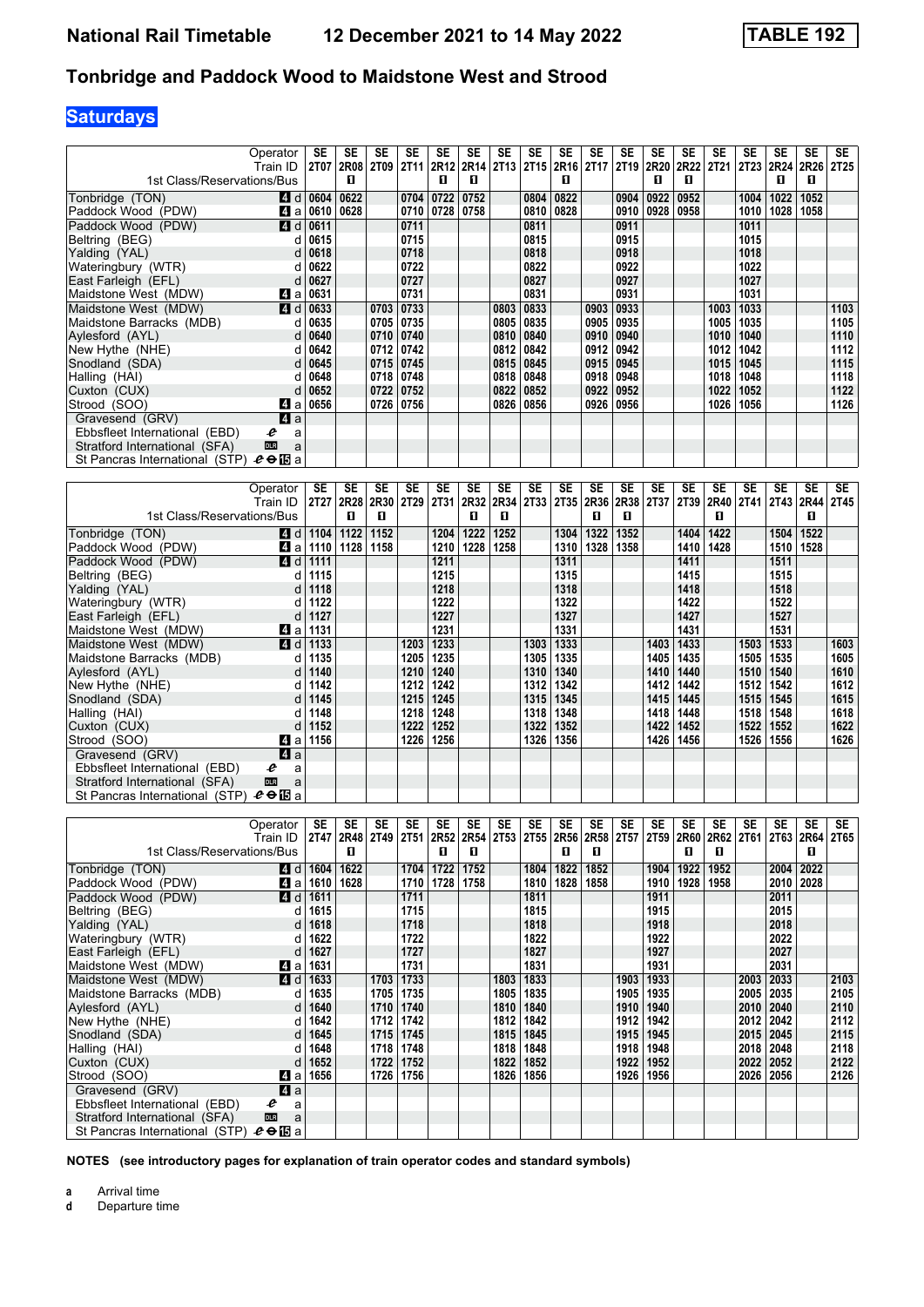### **Saturdays**

|                                | Operator<br>Train ID | SE<br>2T67                     | <b>SE</b> | <b>SE</b> | <b>SE</b> | <b>SE</b><br>2R68 2T69 2T71 2R72 2T73 2R76 2R78 2R80 | <b>SE</b> | <b>SE</b> | <b>SE</b> | <b>SE</b> |
|--------------------------------|----------------------|--------------------------------|-----------|-----------|-----------|------------------------------------------------------|-----------|-----------|-----------|-----------|
| Days of operation/Notes        |                      |                                |           |           |           |                                                      | C         |           |           |           |
| 1st Class/Reservations/Bus     |                      |                                | п         |           |           | п                                                    |           | п         | п         | п         |
| Tonbridge (TON)                |                      | $\blacksquare$ d   2104        | 2122      |           | 2204      | 2222                                                 |           | 2322      | 2352      | 0022      |
| Paddock Wood (PDW)             |                      | $\blacksquare$ a   2110   2128 |           |           | 2210      | 2228                                                 |           | 2328      | 2358      | 0028      |
| Paddock Wood (PDW)             |                      | $d$ d 2111                     |           |           | 2211      |                                                      |           |           |           |           |
| Beltring (BEG)                 | d                    | 2115                           |           |           | 2215      |                                                      |           |           |           |           |
| Yalding (YAL)                  | d                    | 2118                           |           |           | 2218      |                                                      |           |           |           |           |
| Wateringbury (WTR)             | d                    | 2122                           |           |           | 2222      |                                                      |           |           |           |           |
| East Farleigh (EFL)            | $\mathsf{d}$         | 2127                           |           |           | 2227      |                                                      |           |           |           |           |
| Maidstone West (MDW)           | L4la l               | 2131                           |           |           | 2231      |                                                      |           |           |           |           |
| Maidstone West (MDW)           |                      | $\blacksquare$ d   2133        |           | 2203      | 2233      |                                                      | 2303      |           |           |           |
| Maidstone Barracks (MDB)       | d.                   | 2135                           |           | 2205 2235 |           |                                                      | 2305      |           |           |           |
| Avlesford (AYL)                | <sub>d</sub>         | 2140                           |           |           | 2210 2240 |                                                      | 2310      |           |           |           |
| New Hythe (NHE)                | d.                   | 2142                           |           |           | 2212 2242 |                                                      | 2312      |           |           |           |
| Snodland (SDA)                 | $\mathsf{d}$         | 2145                           |           |           | 2215 2245 |                                                      | 2315      |           |           |           |
| Halling (HAI)                  | d                    | 2148                           |           | 2218 2248 |           |                                                      | 2318      |           |           |           |
| Cuxton (CUX)                   | d                    | 2152                           |           |           | 2222 2252 |                                                      | 2322      |           |           |           |
| Strood (SOO)                   | 41 a l               | 2156                           |           | 2226 2256 |           |                                                      | 2326      |           |           |           |
| Gravesend (GRV)                | ZI a                 |                                |           |           |           |                                                      |           |           |           |           |
| Ebbsfleet International (EBD)  | e<br>a               |                                |           |           |           |                                                      |           |           |           |           |
| Stratford International (SFA)  | <b>DLR</b><br>a      |                                |           |           |           |                                                      |           |           |           |           |
| St Pancras International (STP) | $e \oplus E$ a       |                                |           |           |           |                                                      |           |           |           |           |

**NOTES (see introductory pages for explanation of train operator codes and standard symbols)**

**a** Arrival time<br>**d** Departure t

**d** Departure time<br>**C** To Gillingham 2

To Gillingham 2342. Also calls at Rochester 2334 and Chatham 2337